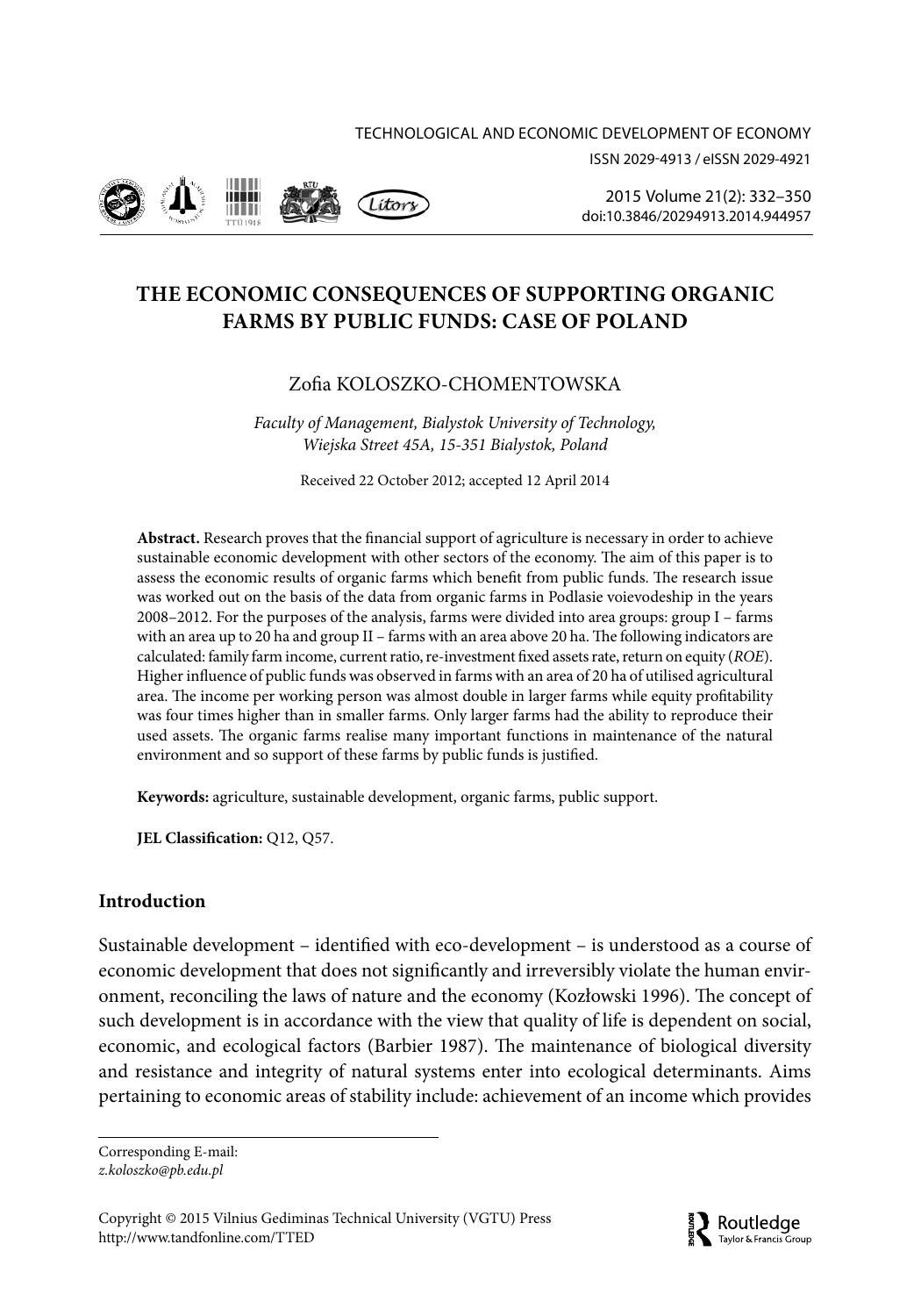farmers with a fair living standard, meeting of the nutritional needs of society, and care for the cultural heritage in the countryside areas, but also include limiting inequality and providing stable economic growth (Łojewski *et al*. 2000; Lawn 2003; Liu 2010) while social aims stress access to socially desired benefits (Daly, Cobb 1989; Bartolini *et al.* 2005; Wysokińska 2009).

Implementation of a program for balanced development is especially significant in agriculture in order to make decisions about production (Kurlavicius 2009). As a result of the industrial development of agriculture in highly developed countries, the natural character of rural areas has been lost. The development of civilisation, changing consumer needs, and growing technological capabilities have led to the industrialization of methods of agricultural production. The natural environment of rural areas has been burdened with all of the negative effects resulting from this path of development. Therefore, there is a need for integration of actions aiming towards solutions for preserving the value of the natural environment while simultaneously allowing for the realisation of economic goals. Sustainable agricultural development gives such possibilities in aiming to tie economic development with the protection of natural resources and the balance of the global ecosystem. An integral part of constant and sustainable development of agriculture is organic agriculture. According to G. Benckiser (2010), about 60% of the world's ecosystems are not utilised in accordance with the principles of sustainable development. Lichtfouse *et al*. (2009) postulate co-operation of a wide group of scientists of various disciplines for the elaboration of new environment-friendly agricultural practices.

Management under the principles of sustainable development requires knowledge of the interdependence between economic activity of man and the environment. This also refers to agriculture toward which the social expectations are very high. Not only are adequate quantities of high quality agricultural products expected but also the preservation of environmental values is necessary. Implementation of sustainable development of agriculture and rural areas promotes achieving these goals. It constitutes an integral part of the overall idea of sustainable development of the country, the knowledge-based development. The idea can be implemented only by well educated people, who understand the complexity of the relation: people-work-environment.

Sustainable development of rural areas has become an important task for Common Agricultural Policy. This is reflected in supporting the sustainable development of rural areas with public funds. These issues are regulated by Council regulation (EC) No. 1698/2005 (Council of the European Union 2005). According to the regulation rural development policy should be accompanied by income promotion policy, environment condition improvement and higher quality of life in rural areas. Among the many instruments of this policy, is a program based on the realisation of specific actions within the framework of agri-environmental packages. In Poland, it is an element of the Plan for Development of Rural Areas for the years 2007–2013 and it includes 9 packages with different agri-environmental variants, the selection of which creates the obligation to realise detailed tasks. One of these packages is directed towards supporting ecological agriculture (package 2), which burdens the environment in a small degree and ensures safe food production. The ecological production package, similarly to other agri-environmental programs, is subsidised from public resources. This is a form of recompensation for achieving smaller output in agricultural production (or for work executed for biological, environmental and scenic diversity).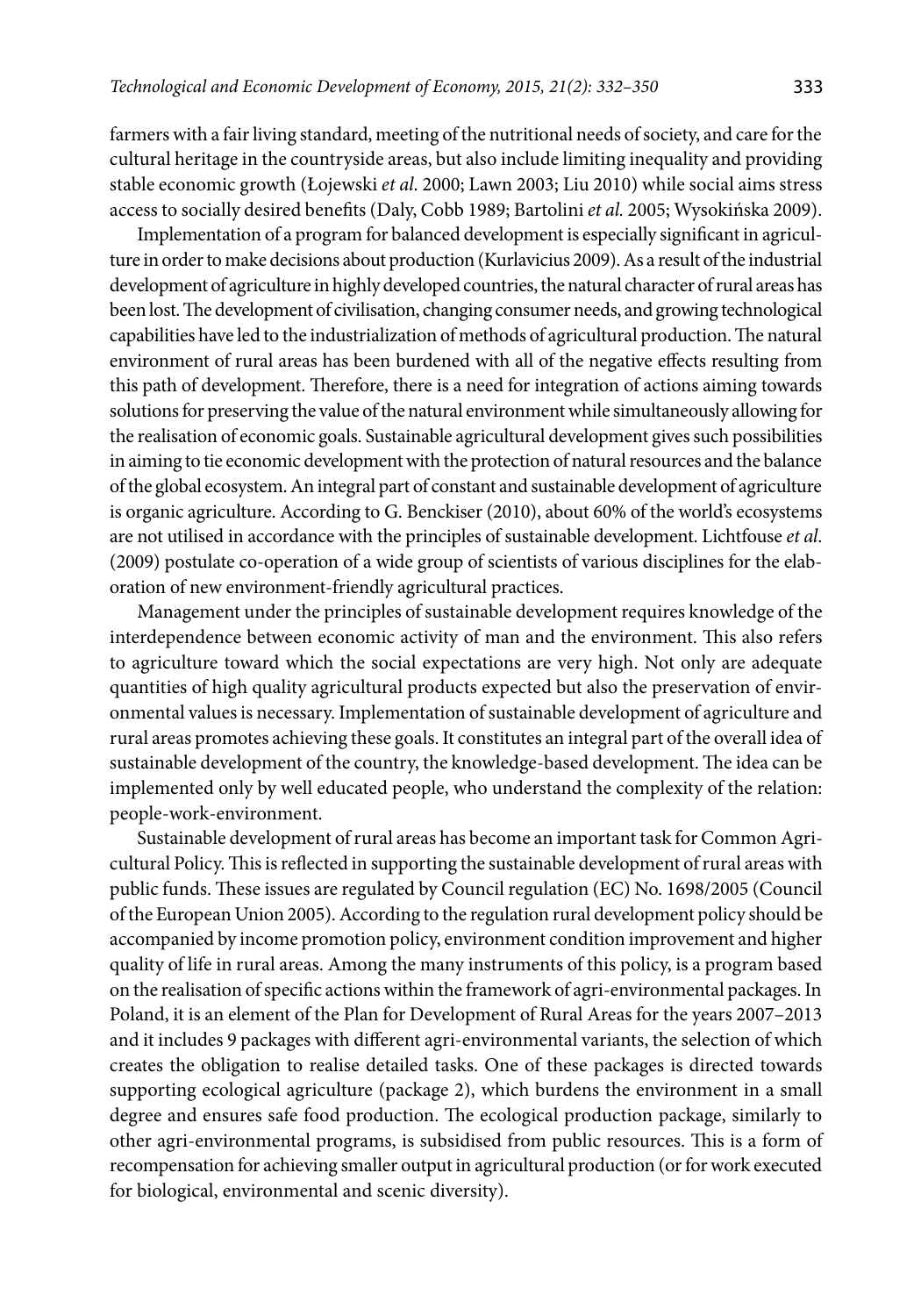In Poland organic farming matters are governed by the Act on Organic Farming (Ustawa… 2009) and regulations under this Act issued by the Minister of Agriculture. The primary Act is the Council Regulation (EC) No. 834/2007 (Council of the European Union 2007) on organic production and labeling of organic products. The Act defines the tasks of public administration and business units in organic agriculture. These are, among others, farmers' obligations to observe the principles of good agricultural practice and other obligations arising from the implementation of agri-environment schemes.

One of the main goals of organic farming is striving to increase the fertility and biological activity of the soil by providing organic fertilizers, crop rotation and appropriate tillage limiting mineralization of organic matter. Support of agri-environmental activity bridges such fields as environmental protection and economy, which is compliant with the assumptions of sustainable development.

Organic farming is currently the subject of interest in many disciplines, not just natural and economic ones, but also social. Interest in organic agricultural production is growing in the world. This method of production first of all presents a chance of development for the poorer farms, provides management of surplus labour and improves the food supply in the local market, support economic development in rural communities (O'Hara, Parsons 2013). Organic farms are the object of study of many authors; however, most papers are focused on comparative analysis of production and economic results against the background of conventional farms (Lansink *et al*. 2002; Redlichova 2007; Offerman *et al*. 2009; Gardebroek *et al*. 2010; Nachtman 2010; Brožová 2011; Guesmi *et al*. 2012; Patil *et al.* 2014). The author of this article also conducted these types of studies (Koloszko-Chomentowska 2011). The influence of organic farm size on the results of management is not well known, and this is of large significance in Poland, because the area of arable land is the basic determinant of production size and economic results. Nachtman (2009) researched the role of subsidies in various area groups, but limited the analyses to the standard results described in FADN methodology. Similar studies were conducted in Czech organic farms (Hrabalová, Zander 2006). In both cases the indicators characterizing the ability of farms to operate in the long run were not included. Such information, in the opinion of this paper's author, is essential in deciding whether to switch from conventional production to organic one. A relatively small group of organic farms so far shows that even with farmers' full awareness about the superiority of organic production over conventional one, there is always the economic aspect in the background.

In order to fill this gap in knowledge, the aim of this work is to assess production and economic results of organic farms with various arable land surfaces including indicators that characterize the ability of farms to build production capacity in the future, as well as of the role of public funds in achieving these results.

## **1. Material and methodology**

The undertaken research issue has been elaborated upon on the basis of data from organic farms in the Podlasie voievodeship, in the field of observation of the Polish Farm Accountancy Data Network. In the years 2008–2012, forty three such farms participated in this system.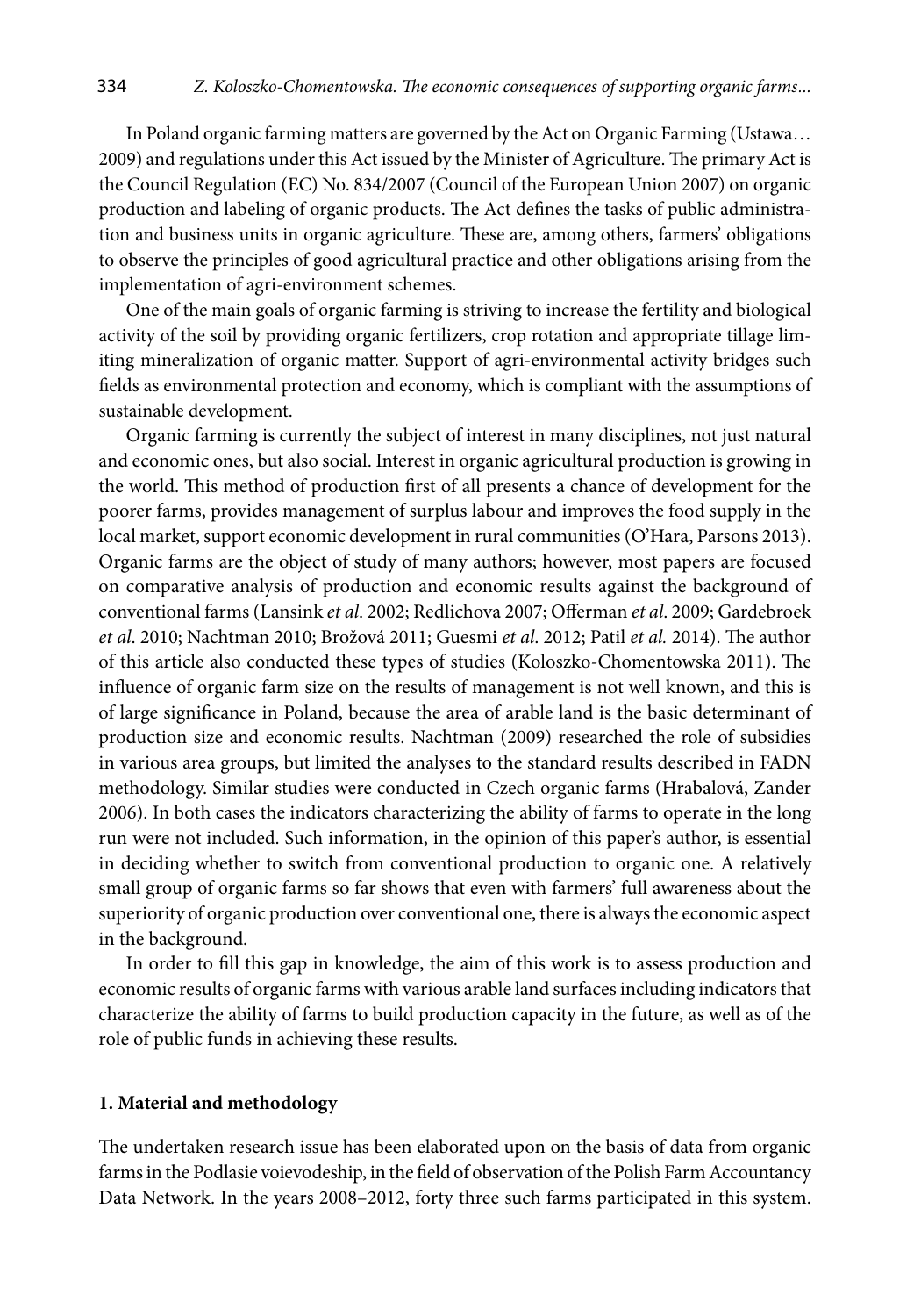These farms possess organic farm certificates and simultaneously realize other agri-environmental programs. Production is varied as it includes the production of milk, poultry, grains, vegetables, and fruits. Data on farms was collected according to the methodology of the European Commission (Farm... 2010). Legally, data is collected by the Institute of Agriculture and Food Economics.

In this analysis, terms such as income and net added value are used in accordance with FADN nomenclature. Income from a family farmstead (SE420) constitutes the payment for involvement of own production factors in the operational activity of the farm and payment for the risk taken by the leader of the farm (in the analytical part, this is referred to as farm income). The income of a farm was taken as the primary measure of the farm results evaluation. The operational activity of a farm includes plant and animal production and other production types conducted on the farm. However, net added value (SE415) is the payment for permanent involvement of production factors without regard to their status of ownership (own or foreign) and constitutes a useful measure of income obtained by all owners of production factors involved in farm activity (Goraj *et al*. 2004).

A farm's financial result is the difference between the value of production and the costs incurred to obtain it. The production value (total output) includes the value of crop production, livestock production, and other production, which includes the provision of services with the use of farm resources and revenues from agri-tourism, not including operations and investment subsidies. According to Polish FADN methodology the total costs (total input) include: direct costs (crop production, livestock, and other production) and indirect costs. They include general economic costs (e.g. maintenance costs of buildings and equipment, energy, services, etc.), depreciation of fixed assets and the cost of external factors (remuneration of employees, lease payments and interest on loans).

The ability of farms to repay current liabilities was assessed on the basis of the current liquidity ratio according to the formula (Gabrusewicz 2002):

$$
Current ratio = \frac{current \; assets}{short \; terminalabilities} \; . \tag{1}
$$

This ratio determines the ability of farms to settle the short-time liabilities with rotary means of production with no disturbance in their normal functioning. The optimal value of this ratio should be 1.5–2.0 (Gabrusewicz 2002). The value lower than 1.5 means difficulties in payments. In such a case, the farm should consider the possibility of obtaining cash from additional sources. Exceeding the upper limit of the ratio means the occurrence of financial over-liquidity that is excessive resource of inventories not used rationally.

In order to determine the prospects of farms functioning in the future their financial status and capital structure were examined. The re-investment fixed assets ratio was calculated with the following formula (Gołaś 2008):

Re-investment fixed assets ratio = 
$$
\frac{net\ investment}{fixed\ assets(without\ land)}x100.
$$
 (2)

This ratio indicates the degree of the obtained assets reproduction. It informs what type of reproduction occurs in the farm (extended, straight, and narrowed).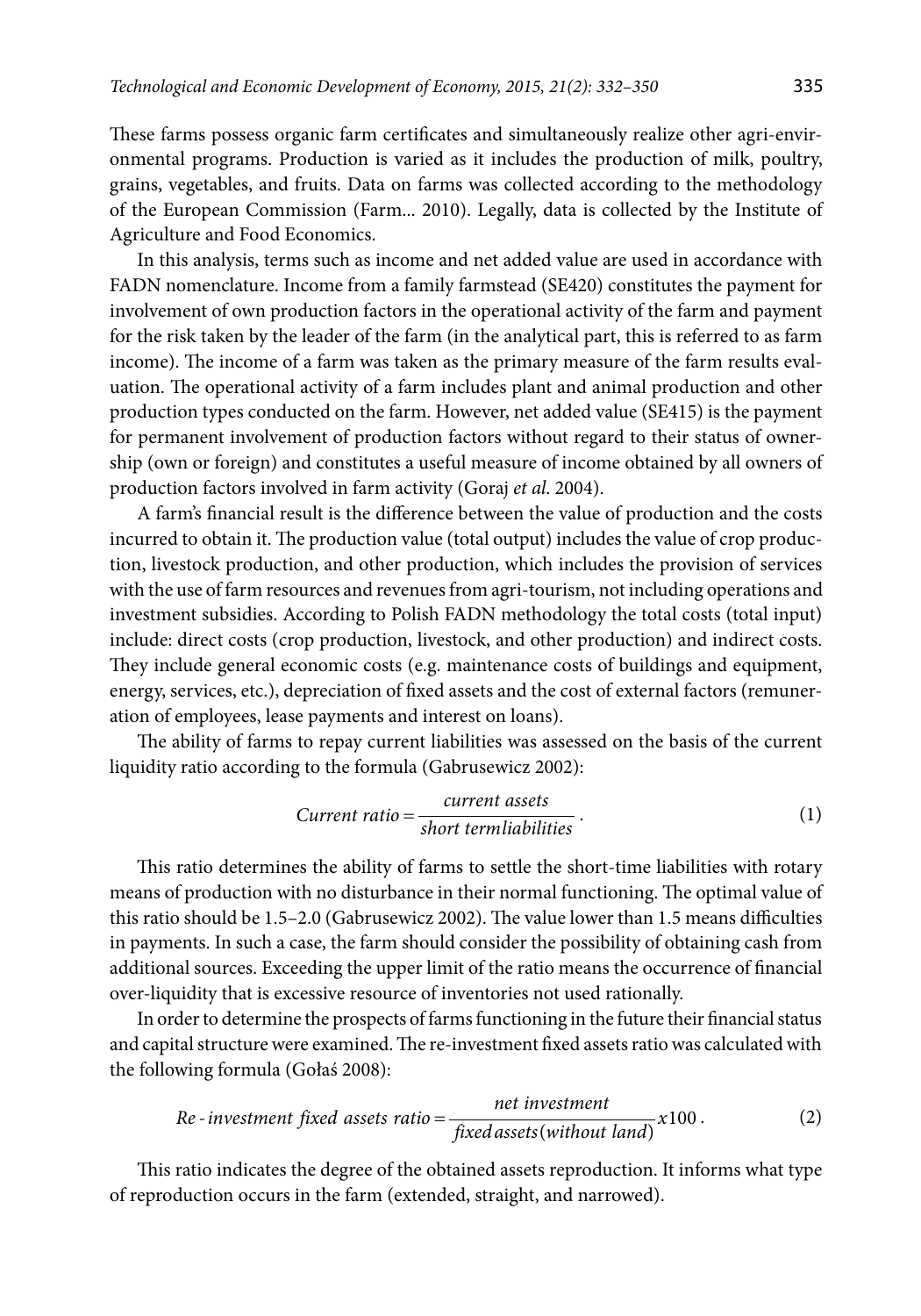The *ROE* (*Return on Equity*) index was calculated as the relation of the financial result (net income) to own capital. Net income was calculated based on the difference between the income from farmstead and the labour costs of the farmer's own work (Gołaś 2008):

$$
ROE = \frac{farm\ income - farmer's\ labour\ cost}{equity} x100.
$$
 (3)

Calculation of this index required the estimation of costs of own work. The cost of work of a farmer and his family was appraised in the amount of a parity rate for 1 hour of work according to average yearly net remuneration in the national economy according to the data of the Central Statistical Office. *ROE* ratio – expresses the effects of activity per unit of capital employed (farm ability to gain an income of one PLN own capital). The income per person employed on a farm was also related to the parity rate. Calculations were made according to actual financial operations. For the purposes of the analysis, farms were divided into area groups. The division was made according to the approximate value of the median (median = 20.29): group I – farms with an area up to 20 ha (21 farms) and group II – farms with an area above 20 ha (22 farms). In this way, two groups of farms with different areas were obtained, which made it possible to realise the accepted goal of the work. Adoption of such a division seems to be justified because the dividing line is similar to the average size of organic farms which is 21 hectares in the Podlasie region.

The selection of the region was made purposely, this region was the Podlasie voievodeship. Podlaskie is one of the regions with high environmental values. Large forest cover and a significant share of permanent grassland determine that. It is estimated that over 50% of the region area has natural conditions relatively little changed by human activity (Biesiacki *et al*. 2004). This is the area known as the Green Lungs of Poland, characterized by the smallest environmental pollution in the country, which creates a chance for the development of organic agriculture. A specific trait of the Podlasie voievodeship is the presence of disadvantageous natural conditions for agricultural production. This is due, above all, to low soil quality and a short vegetation period. The indexation rate of the agricultural production area, being a synthetic measure of environmental quality, is 55 points, the lowest in the country (Stuczyński *et al*. 2000). Almost all municipalities (with the exception of three) have been counted into municipalities with unfavourable farming conditions. Historical factors have caused extensive forms of farming to dominate. Despite the unfavourable natural conditions, the agriculture of the Podlasie voievodeship produces 6.5% of national agricultural goods production and is placed at  $6<sup>th</sup>$  position in the country (Statistical... 2013).

### **2. Organic farming in Poland**

In Poland in 2004 there were 3,760 organic farms, an area of 104,932 ha, and in 2012 there were 26,376 such farms, an area of 661,687 ha (Table 1). The share of organic farming in total crops area was 2.9%. The meadows and green pastures have the largest share in the organic agricultural land. Production from livestock is dominated by dairy farming, beefcattle and pigs. Since Poland joined the EU the number of organic farms has increased more than 5 times. In terms of the organic farms number, Poland ranks 6<sup>th</sup> in the European Union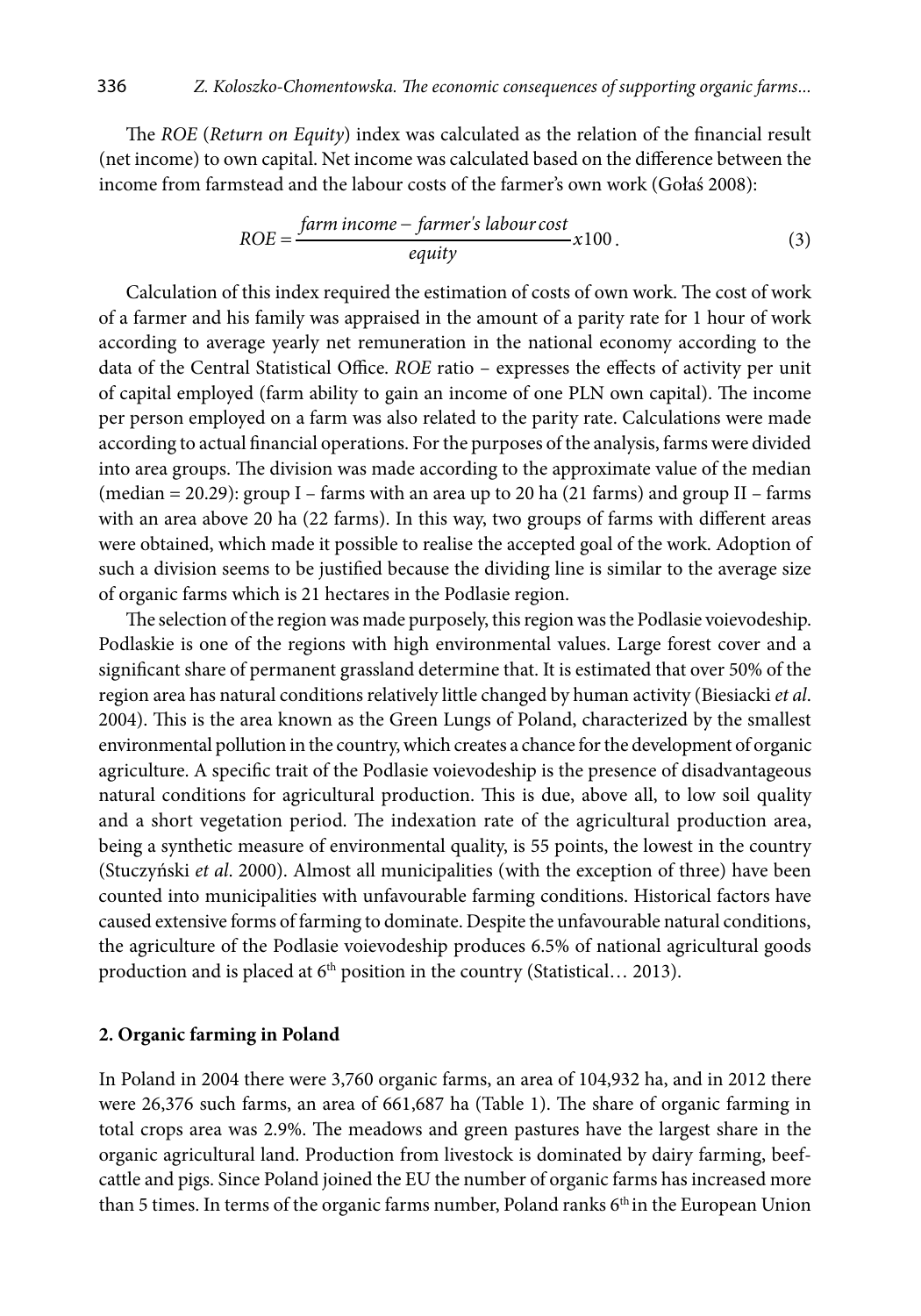(Raport… 2013). Period 2007–2012 was characterized by preponderance of certified farms. In 2012, the certified farms accounted for 68.9% of all organic farms in Poland. The share of organic area was 3.5% of the total area of agricultural land in the country (Raport… 2013). The growing interest in organic production certainly is related to the financial support for this farming sector. The Rural Development Programme for 2007–2013 highlighted the promotion of agri-environment and market activities.

| Years | Total  |                                       | Certified farms |                                       | Farms in conversion |                                       |
|-------|--------|---------------------------------------|-----------------|---------------------------------------|---------------------|---------------------------------------|
|       | Number | Utilised<br>agricultural<br>area (ha) | Number          | Utilised<br>agricultural<br>area (ha) | Number              | Utilised<br>agricultural<br>area (ha) |
| 2004  | 3,760  | 104,932.2                             | 1,683           | 44,817.2                              | 2,077               | 58,115.0                              |
| 2005  | 7,182  | 166,299.7                             | 1,463           | 38,672.7                              | 5,719               | 127,627.0                             |
| 2006  | 9,187  | 228,009.1                             | 3,504           | 75,090.7                              | 5,683               | 152,918.4                             |
| 2007  | 11,870 | 287,528.4                             | 6.618           | 137,890.8                             | 5,252               | 150,380.3                             |
| 2008  | 14,896 | 314,921.2                             | 8,685           | 178,732.2                             | 6,211               | 136,189.0                             |
| 2009  | 17,423 | 416,261.3                             | 10,153          | 252,790.9                             | 7,270               | 163,470.4                             |
| 2010  | 20,956 | 519,068.4                             | 12,901          | 308,094.7                             | 8,055               | 210,973.7                             |
| 2011  | 23,847 | 605,519.6                             | 15,234          | 376,035.9                             | 8,613               | 229,483.7                             |
| 2012  | 26,376 | 661,687.2                             | 18,187          | 457,088.5                             | 8,189               | 204,598.7                             |

Table 1. Number of organic farms in Poland in years 2004–2012

*Source*: Kłos (2011), Raport… (2011, 2013).

#### **3. Results of the own study**

Data characterizing the studied farms shows that organic production is being led by small and large farms alike. Farm diversification in terms of production factors (Table 2) is indicative of this. Total employment in farms ranged from 0.87 to 2.63 fully employed persons, with a small share of a hired workforce. Large diversity was visible in the technical means of production of farms, with asset variability from 93.29 thousand PLN (group I) to 807.34 thousand PLN (group II). Even greater diversity was present in terms of utilized agricultural area, with the farm with the smallest utilised agricultural area being 8 times smaller than the largest farm. The consequence of production factor diversity is the economic size of farms ranging from minimum 2.05 ESU (very small farm) to maximum 49.02 ESU (large farm)\*.

All farms made use of subsidies from European Union funds. These farms received nearly 2.2 million PLN in total during the years 2008–2012. Agri-environmental subsidies dominate the subsidy structure (Table 3). This data confirms the fact that farmers using environment-friendly methods utilise the chances that the current agricultural policy creates for them. These farms produce organic food and also realise other agri-environmental programs, which is shown by the share of subsidies for activities improving the welfare of farm animals. This is especially significant in farms with larger areas, where the average number of animals is nearly twice as large as in farms with area up to 20 ha UAA (group  $I - 7.65$ ;

<sup>\*</sup> European Size Unit – European unit of size.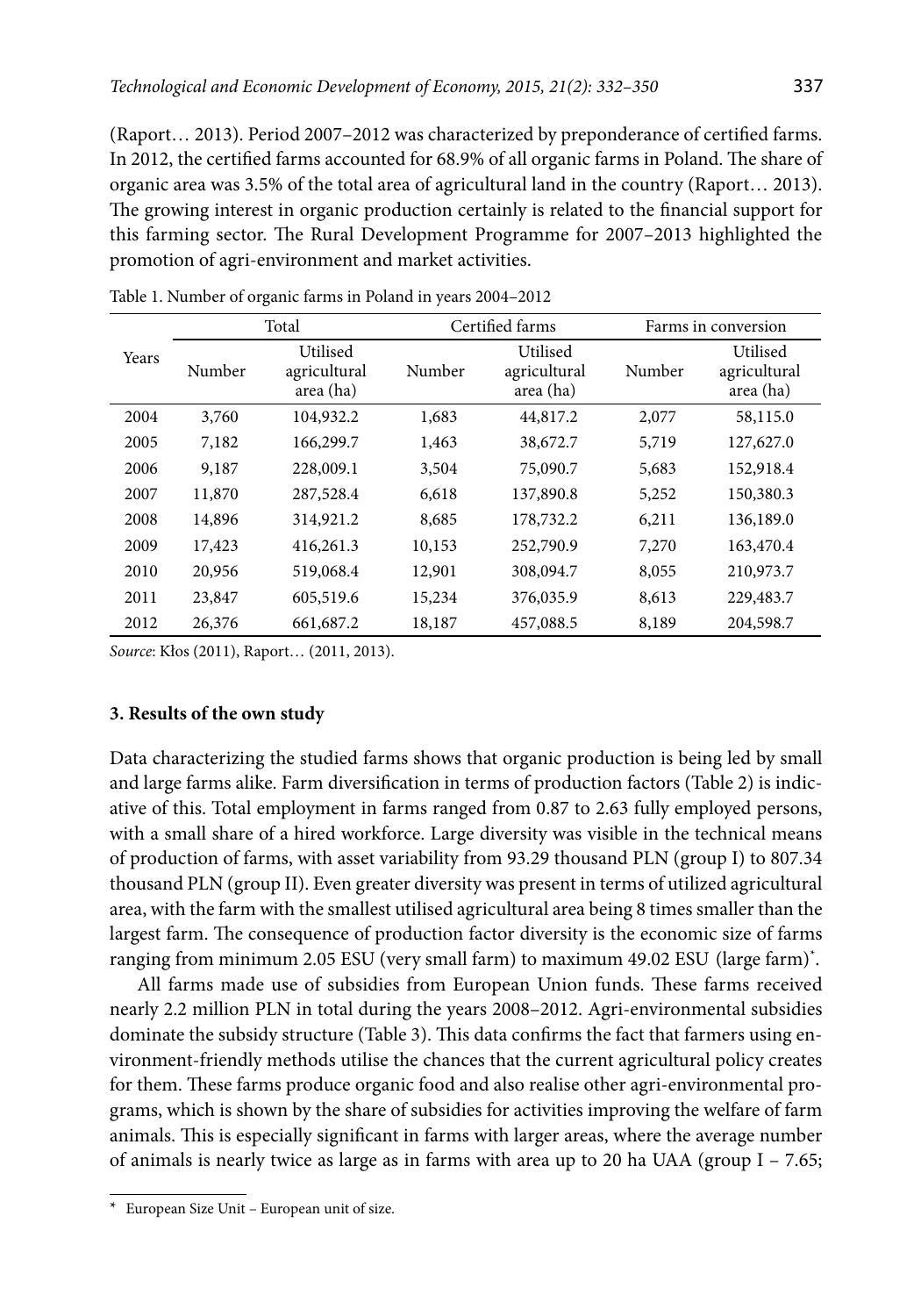group II – 14.42 LU). Programs supporting afforestation of arable land also play an important role. In the studied population, such programs were only realised in farms with area above 20 ha (Table 3).

|                                        | Descriptive statistics |        |        |                       |  |  |
|----------------------------------------|------------------------|--------|--------|-----------------------|--|--|
| Description                            | Average                | Min.   | Max.   | Standard<br>deviation |  |  |
|                                        | Group I (up to 20 ha)  |        |        |                       |  |  |
| Economic size $(ESU1)$                 | 6.22                   | 2.05   | 12.78  | 2.191                 |  |  |
| Total UAA <sup>2</sup> (ha)            | 13.96                  | 8.01   | 19.10  | 4.227                 |  |  |
| Total labour input (AWU <sup>3</sup> ) | 1.68                   | 0.87   | 2.70   | 0.546                 |  |  |
| Family work (FWU <sup>4</sup> )        | 1.65                   | 0.87   | 2.63   | 0.551                 |  |  |
| Fixed assets (thousands PLN)           | 175.62                 | 93.29  | 358.13 | 68.719                |  |  |
| Equity – net worth (thousands PLN)     | 216.37                 | 110.11 | 421.11 | 83.828                |  |  |
| Group II (20 ha and more)              |                        |        |        |                       |  |  |
| Economic size (ESU)                    | 17.16                  | 3.51   | 49.02  | 10.512                |  |  |
| Total UAA (ha)                         | 34.79                  | 21.92  | 69.19  | 15.188                |  |  |
| Total labour input (AWU)               | 1.63                   | 1.00   | 2.51   | 0.473                 |  |  |
| Family work (FWU)                      | 1.61                   | 1.00   | 2.51   | 0.471                 |  |  |
| Fixed assets (thousands PLN)           | 342.46                 | 108.27 | 807.34 | 171.667               |  |  |
| Equity – net worth (thousands PLN)     | 380.49                 | 142.14 | 818.02 | 165.135               |  |  |

Table 2**.** Characteristic of organic farms in the years 2008–2012

<sup>1</sup> European Size Unit - European unit of size;

2 Utilised agricultural area;

3 Annual Work Unit – conversion unit for work in general;

4 Family Work Unit – conversion unit for work of family members.

*Source*: own calculations based on FADN (2010) data.

Table 3. Value and structure of subsidies in the years 2008–2012

|                                             | Farms                 |                           |  |  |
|---------------------------------------------|-----------------------|---------------------------|--|--|
| Description                                 | Group I (up to 20 ha) | Group II (20 ha and more) |  |  |
| Total subsidies (PLN/group) including: (%)  | 489,636.56            | 1717,496.80               |  |  |
| a) area grants                              | 36.5                  | 37.0                      |  |  |
| b) agri-environmental subsidies including:  | 45.7                  | 37.1                      |  |  |
| - organic production                        | 89.7                  | 93.3                      |  |  |
| – other                                     | 10.3                  | 6.7                       |  |  |
| c) subsidies on Less-Favoured Areas (LFA)   | 14.9                  | 14.4                      |  |  |
| d) investment                               | 0.0                   | 4.8                       |  |  |
| e) other                                    | 2.9                   | 6.7                       |  |  |
| - including: afforestation of arable land   | 0.0                   | 56.3                      |  |  |
| Total subsidies per farm (PLN)              | 17,487.02             | 49,071.34                 |  |  |
| Total subsidies per 1 ha (PLN)              | 1,252.65              | 1,410.57                  |  |  |
| Total subsidies per 1 ha $(EUR1)$           | 304.51                | 342.89                    |  |  |
| Agri-environmental subsidies per 1 ha (PLN) | 618.17                | 504.53                    |  |  |
| Agri-environmental subsidies per 1 ha (EUR) | 141.93                | 122.64                    |  |  |

1 conversion to EUR carried out according to the exchange rate used during charging of subsidies by the Agency for Restructuring and Modernization of Agriculture in 2012.

*Source*: own calculations based on FADN (2010) data.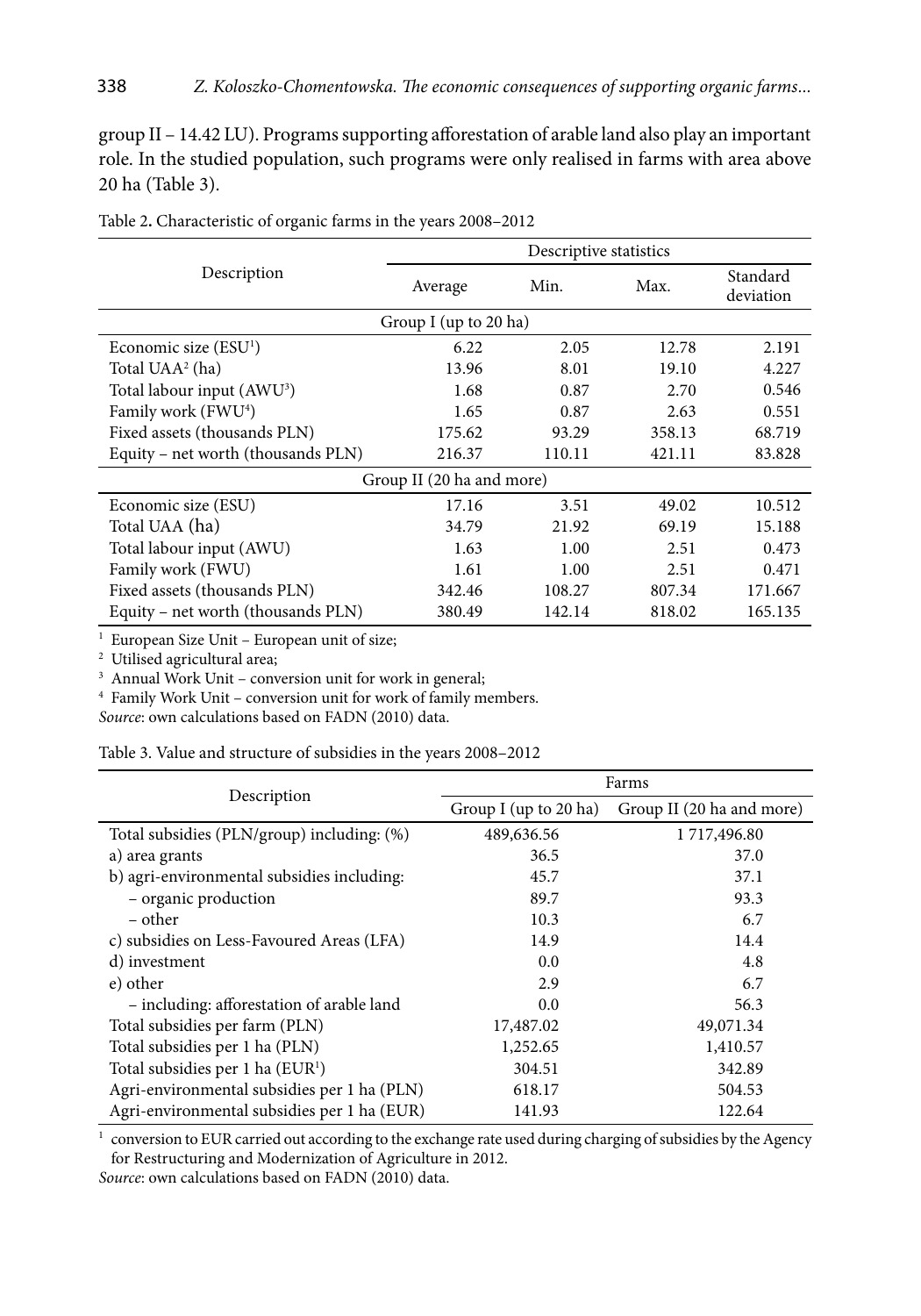Direct payments (area grants) take second place. The popularity of this instrument is due to the fact that receiving funds is not connected with the necessity for documenting their purpose and does not require great effort from the farmer as regards formalities. Support for farming in unfavourable conditions (LFA) had a smaller share in the subsidy structure. This is a very important activity, the purpose of which is to maintain a sustainable method of farming with consideration of environmental protection principles and maintenance of vitality of rural areas.

Farms of both researched groups differed in the structure of their production (Table 4). In the spatially smaller farms (up to 20 ha) livestock production dominated, its share in the total output was 52.6%, crop production accounted for 46.4%, while revenues from the rest of the production were negligible. The difference in the total output of 1 ha utilised agricultural area may be due to several factors. The probable cause is the intensity of agricultural production and farm type. Farms in group I focused more on animal production, which is more capital-intensive, but it allows farmers to achieve higher sales price than the unprocessed plant products. The higher intensity is also noticeable in the cost incurred on 1 ha (Table 5). The production output could also be affected by the soil quality, which in group I was 0.59 points and in group II – 0.47 pts. That should be considered low quality of soil since in Poland the average value of the index is 0.79 points.

| Description                   | Farms                 |                           |  |  |
|-------------------------------|-----------------------|---------------------------|--|--|
|                               | Group I (up to 20 ha) | Group II (20 ha and more) |  |  |
| Total output (PLN) including: | 39,838.94             | 52,230.95                 |  |  |
| crop production (PLN)         | 18,469.41             | 27,117.13                 |  |  |
| animal production (PLN)       | 20,957.12             | 21,097.62                 |  |  |
| other production (PLN)        | 412.41                | 5,016.20                  |  |  |
| including: agri-tourism (PLN) | 193.20                | 3,731.65                  |  |  |
| Total output per 1 ha (PLN)   | 2,853.79              | 1,501.32                  |  |  |

Table 4. Selected information about production of organic farm in the years 2008–2012 (per farm)

*Source*: own calculations based on FADN (2010) data.

Higher diversification of production was observed in farms of farmland over 20 ha. First of all, a predominance of crop production can be noticed. It probably resulted from the desire to simplify the farm organization and reduce farm labour. Apart from the basic sectors (crop and livestock) some additional production was also conducted on the basis of farm resources, the share of which was 9.6% in the value of total output, including 74.4% of revenues from agri-tourism. This information testifies to the fact that owners of large farms are more entrepreneurial than owners of smaller ones. Actions to prevent the risk of failure in one area of activities are taken that engage the resources into some alternative activities. The owners of smaller farms are more distant to such activities.

The financial result of a farm is formed by its revenues and costs incurred (total inputs). There is a close correlation between these values. Material costs per 1 hectare were taken as a measure of the production intensity. They include the costs directly associated with the production and a part of indirect costs, which are costs of supply for farm operations. They were higher in smaller farms (group I – Table 5). This indicates a higher intensity of manage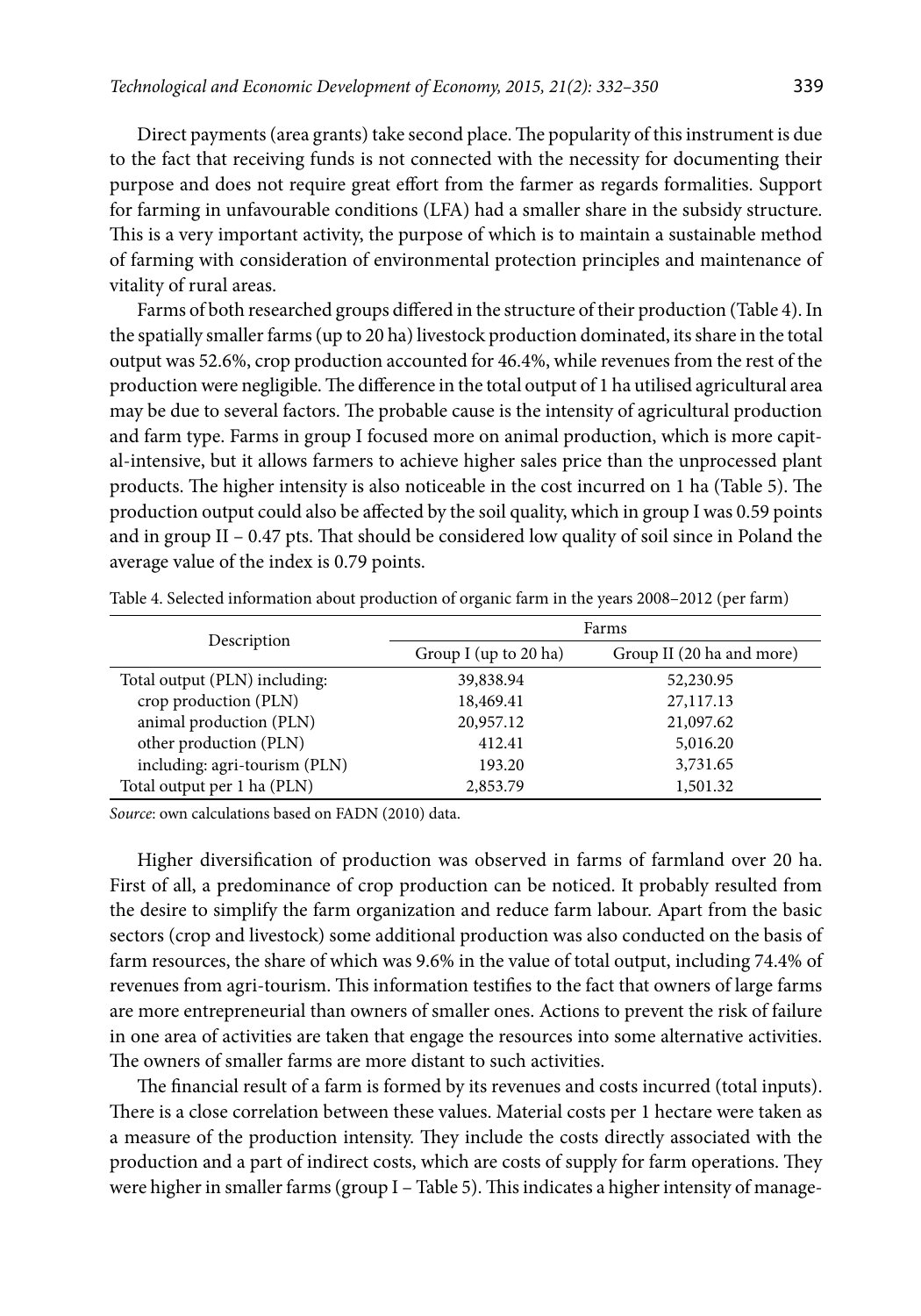ment, which is probably due to the dominance of livestock production in the structure of the total output, which is more capital-intensive. Material costs constituted almost 70% of total costs and their structure was dominated by the direct costs. The structure of direct costs in both groups was similar. The dominance of feed costs (71.97–75.23%) can be observed. Those costs were feed for farm animals fed in the grazing system and those of grain-eating animals. In group II there was a greater share of the costs of buying seed. This was due to a greater share of crop production in the structure of farms with an area of over 20 hectares

Only a slight expenditure on fertilisers and pesticides was included in the direct costs. This is understandable because on these farms the need for fertilisation is satisfied by organic fertilisers, and care work is done manually or mechanically.

| Description                            | Farms                 |                           |  |  |
|----------------------------------------|-----------------------|---------------------------|--|--|
|                                        | Group I (up to 20 ha) | Group II (20 ha and more) |  |  |
| Total inputs (PLN) including:          | 37,025.21             | 55,180.65                 |  |  |
| $-$ direct costs <sup>1</sup> (%)      | 33.52                 | 29.13                     |  |  |
| $-$ indirect costs <sup>2</sup> (%)    | 66.48                 | 70.87                     |  |  |
| Total inputs per 1 ha (PLN)            | 2,652.24              | 1,586.11                  |  |  |
| Material costs per 1 ha (PLN)          | 1,832.79              | 1,074.67                  |  |  |
| Direct costs per 1 ha (PLN) including: | 889.03                | 462.03                    |  |  |
| $-$ seeds $(\% )$                      | 11.41                 | 15.84                     |  |  |
| - mineral fertilizers (%)              | 2.52                  | 1.98                      |  |  |
| $-$ feed $(\% )$                       | 75.23                 | 71.97                     |  |  |
| $-$ others $(\%)$                      | 10.84                 | 10.21                     |  |  |

Table 5. Selected information about total inputs of organic farms in the years 2008–2012 (per farm)

<sup>1</sup> total specific costs;

2 total farming overheads, depreciation, total external factors.

*Source*: own calculations based on FADN (2010) data.

The ratio of liquidity also informs about the farm's ability to function in the market. The data presented in Table 6 indicate that in both of the compared groups the ratio of current liquidity was significantly different from the optimal value. What is the cause? An unequivocal answer is not obvious because in agriculture there is a slow turnover of capital. Funds invested in current assets are returned only after the completion of a production cycle, which is long. So there is no possibility of early disposal of the asset, even if it is indicated in the account. From an accounting point of view, it can be assumed that the owners invested too little in their farms' development, especially in smaller farms (up to 20 ha) as the ratio of liquidity was much higher there. These assumptions can be partially confirmed by the value of the net investment and the rate of reproduction of fixed assets. It turned out that only larger farms (group II) had the ability to reproduce their used assets. In this case only, the value of gross investment was higher than the amount of depreciation, so there was extended reproduction, although it was not a high rate (0.98%). With smaller farms (group I) the assets reproductive rate was in the negative (–8.57%). The fixed assets were not reproduced, as was indicated by the value of gross investment, and this means a narrower reproduction. Perhaps the units lacked their own resources for investment activities and they might not have had the credit capacity to take advantage of external financing. That is indicated by more than 3 times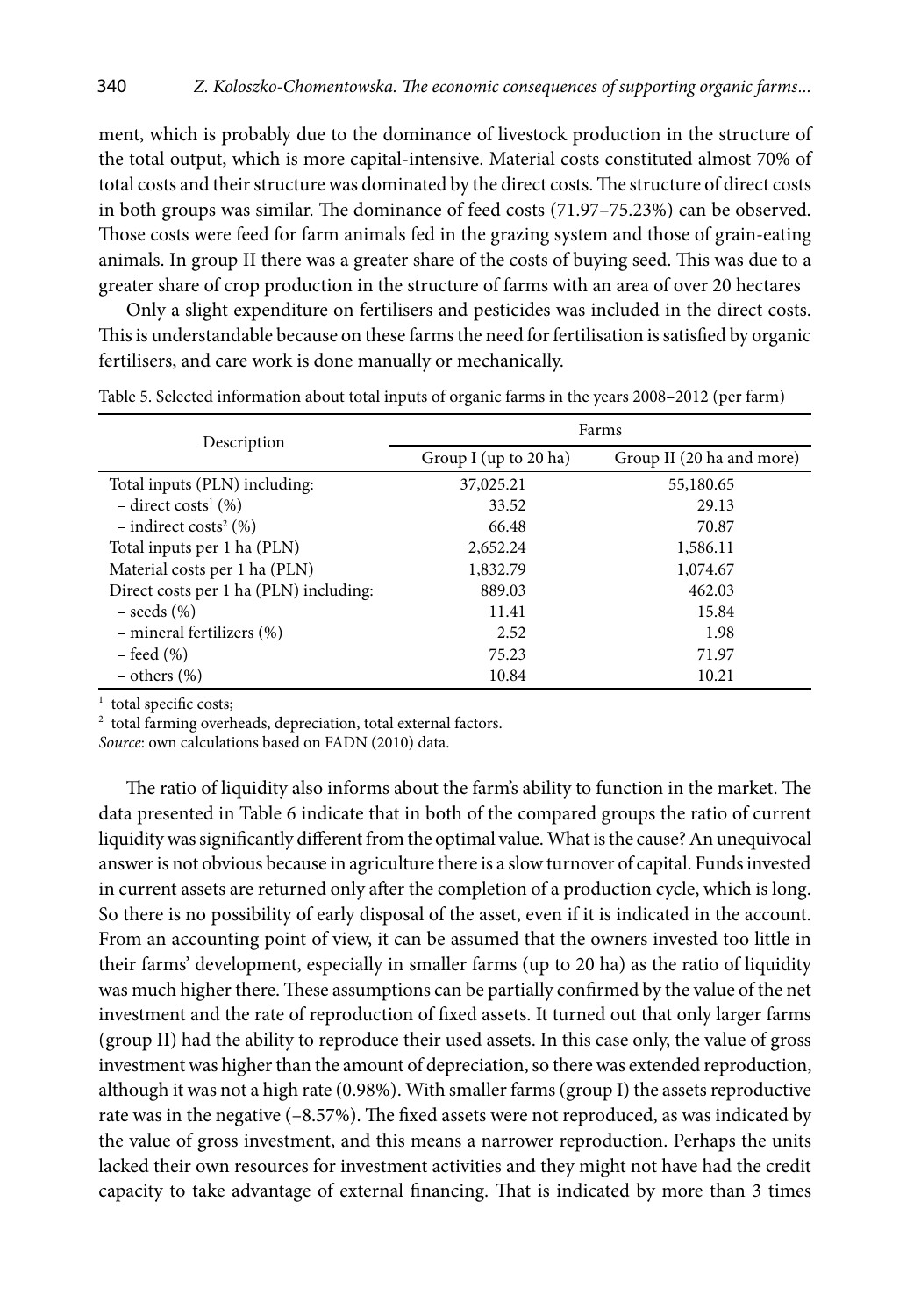| Description                                        | Farms                 |                           |  |  |
|----------------------------------------------------|-----------------------|---------------------------|--|--|
|                                                    | Group I (up to 20 ha) | Group II (20 ha and more) |  |  |
| Total assets (PLN/farm) including:                 | 218,905.17            | 411,860.40                |  |  |
| $-$ fixed assets $(\%)$                            | 80.22                 | 83.87                     |  |  |
| $-$ current assets $(\%)$                          | 19.78                 | 16.13                     |  |  |
| Total assets per 1 ha UR (PLN)                     | 15,680.89             | 11,838,47                 |  |  |
| Fixed assets per 1 ha UR (PLN)                     | 12,579.21             | 9,931.34                  |  |  |
| Equity (PLN/farm)                                  | 216,372.51            | 380,486.68                |  |  |
| Liabilities (PLN/farm)                             | 6,498.62              | 31,374.76                 |  |  |
| $-$ short-term liabilities <sup>1</sup> (PLN/farm) | 2,268.02              | 7,264.17                  |  |  |
| $-$ long-term liabilities <sup>2</sup> (PLN/farm)  | 4,230.60              | 24,110.59                 |  |  |
| Gross investments (PLN/farm)                       | $-1,287.15$           | 66,151.24                 |  |  |
| Depreciation (PLN/farm)                            | 9,626.53              | 63,765.63                 |  |  |
| Net investments (PLN/farm)                         | $-10,913.68$          | 2,385.61                  |  |  |
| Current ratio                                      | 19.09                 | 9.15                      |  |  |
| Liabilities ratio (%)                              | 2.97                  | 7.62                      |  |  |
| Re-investment fixed assets ratio (%)               | $-8.57$               | 0.98                      |  |  |

Table 6. Characteristics of the property and the financial position of organic farms in the years 2008–2012 (per farm)

<sup>1</sup> short-term loans;

2 long and medium-term loans.

*Source*: own calculations based on FADN (2010) data.

lower – in relation to the larger farms – level of indebtedness of these farms. On the other hand – investment opportunities primarily depend on the level of income. If this is low or very low, there is no objective opportunity for investment and development. The relation of the farm size and its investments is well known in Polish agriculture. Small farms do not often show interest in investing activities. Whereas farms of large production capacity are generally strong economically and they understand the need to invest much better, as well as the necessity to maintain a competitive position.

The difficulties in the re-investment fixed assets result also from the adverse relations in the structure of assets. In the surveyed farms the share of fixed assets in total assets was very high (80.22–83.87%). Such a high share of fixed assets never provides high capital efficiency; it also makes it difficult to reproduce the value of the assets. These difficulties arise from the fact that during the production cycle the fixed assets transfer only a part of their value to the finished product, and therefore there is the need for more production cycles to reproduce them. Such a structure of production assets, despite being unfavourable due to the negative impact on the possible renewing of the capital, is typical of many farms in Poland. The structure of the surveyed farms' assets was not advantageous, which was reflected in not the best economic results. In this group the value of subsidies was higher than the earned income.

Income from the farm should provide, that is to give, the farming family an acceptable social level and accumulation in specific political conditions. The level of income from agricultural activity is a derivative of many factors, where public funds are also playing an important role. The data shown in Table 7 shows that production and economic results of studied farms were dependent on the size of the farm.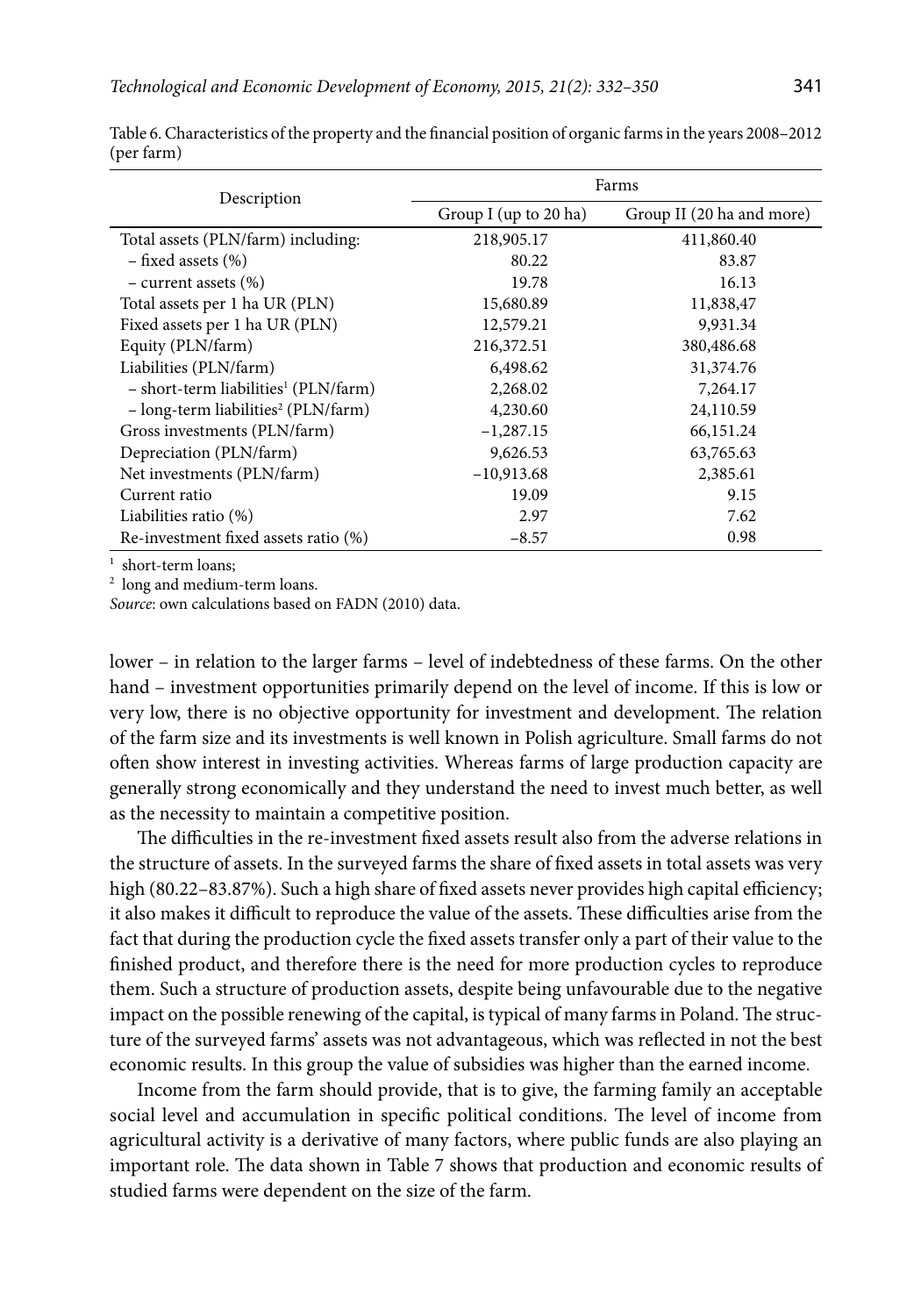|                                                    | Descriptive statistics |              |            |                       |  |  |
|----------------------------------------------------|------------------------|--------------|------------|-----------------------|--|--|
| Description                                        | Average                | Min.         | Max.       | Standard<br>deviation |  |  |
| Group I - farms with areas up to 20 ha UAA         |                        |              |            |                       |  |  |
| Total output (PLN)                                 | 39,838.94              | 4,309.53     | 122,265.34 | 27, 265. 225          |  |  |
| Total output per 1 ha (PLN)                        | 2,853.79               | 1,211.94     | 3,985.73   | 649.083               |  |  |
| Net value added (PLN)                              | 24,403.82              | 1,374.07     | 98,871.29  | 19,774.481            |  |  |
| Net value added per 1 ha (PLN)                     | 1,748.12               | 728.12       | 3,835.67   | 986.821               |  |  |
| Total family farm income (PLN)                     | 22,327,91              | $-3,484.28$  | 66,866.33  | 16,234.467            |  |  |
| Family farm income per 1 AWU (PLN)                 | 14,537.08              | 1,272.20     | 50,045.21  | 11,789.662            |  |  |
| Family farm income per 1 FWU (PLN)                 | 13,539.16              | $-2,247.93$  | 462,491.89 | 14,094.183            |  |  |
| Family farm income per 1 ha (PLN)                  | 1,599.93               | $-98.47$     | 3,427.61   | 929.644               |  |  |
| Family farm income per 100 PLN                     |                        |              |            |                       |  |  |
| of fixed assets (PLN)                              | 12.71                  | $-0.32$      | 29.60      | 9.170                 |  |  |
| Share of subsidies in family farm                  |                        |              |            |                       |  |  |
| income $(\%)$                                      | 98.32                  | 0.00         | 199.35     | 48.871                |  |  |
| Return on equity <i>ROE</i> (%)                    | 1.02                   | $-27.13$     | 11.48      | 7.638                 |  |  |
| Group II - farms with areas of 20 ha UAA and above |                        |              |            |                       |  |  |
| Total output (PLN)                                 | 52,230.95              | 9,632.10     | 293,564.01 | 47,428.634            |  |  |
| Total output per 1 ha (PLN)                        | 1,501.32               | 621.84       | 4,562.18   | 98.361                |  |  |
| Net value added (PLN)                              | 46,022.91              | $-41,116.82$ | 295,512.06 | 59,164.016            |  |  |
| Net value added per 1 ha (PLN)                     | 1,322,88               | 289,03       | 3,516.59   | 593.626               |  |  |
| Total family farm income (PLN)                     | 43,117.53              | $-41,316.79$ | 269,588.11 | 55,362.147            |  |  |
| Family farm income per 1 AWU (PLN)                 | 28,234.94              | $-12,558.40$ | 114,540.09 | 306,662.220           |  |  |
| Family arm income per 1 FWU (PLN)                  | 26,781.07              | $-12,558.40$ | 104,492.73 | 29,199.271            |  |  |
| Family farm income per 1 ha (PLN)                  | 1,240.38               | $-543.13$    | 3,652.97   | 902.125               |  |  |
| Family farm income per 100 PLN                     |                        |              |            |                       |  |  |
| of fixed assets (PLN)                              | 12.48                  | $-0.17$      | 97.25      | 27.943                |  |  |
| Share of subsidies in family farm                  |                        |              |            |                       |  |  |
| income $(\%)$                                      | 113.81                 | 41.17        | 168.92     | 227.953               |  |  |
| Return on equity ROE (%)                           | 4.86                   | $-31.69$     | 47.31      | 15.162                |  |  |

Table 7. Economic results of organic farms in the years 2008–2012 (per farm)

*Source*: own calculations based on FADN (2010) data.

The value of realised production (total output) and family farm income are higher in farms of group II, which is understandable because these values are derived from a greater number of production factors in those farms. However, for production value per 1 ha, the net added value and income were higher in the farms of group I. This is the result of greater farming intensity in smaller farms.

The value of income in relation to the farm does not give a full picture of the material situation of a farming family. The level of income in relation to a person that is fully employed in the farm is important. In the case of farms with an area of up to 20 ha, income per fully employed person constituted only 51.5% of the income obtained in farms with higher areas, with large variability depending on a given farm. The range of variation of this index was from 1,272.20 PLN (309.24 EUR) to 50,045.21 PLN (12,165.20 EUR). A greater variability was observed in farms of group II, in the extreme case, the net added value and farm income took on negative values while the maximum values of these economical values were over three times larger than the average values for the entire population. It should be noted that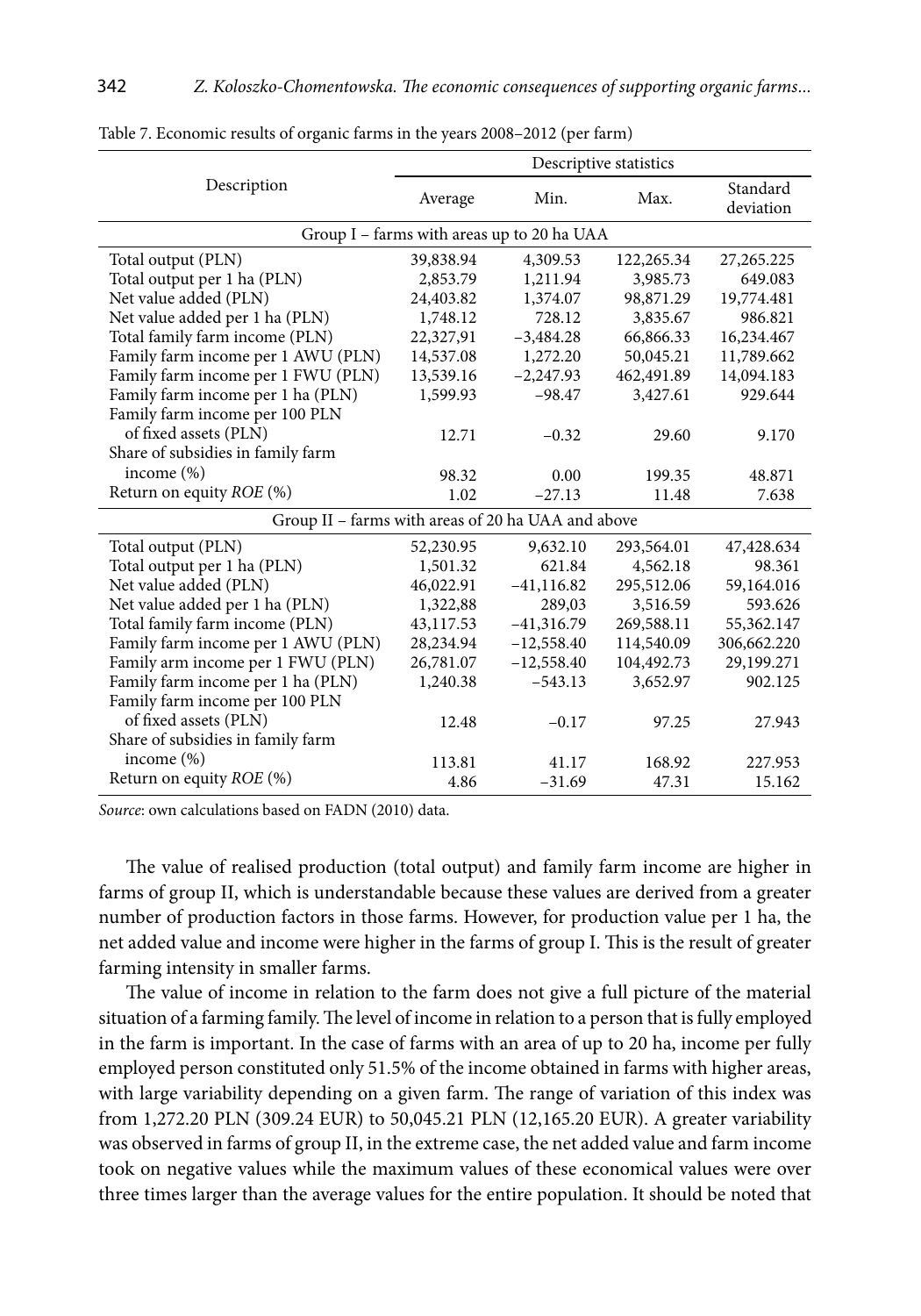lower level of income per person in small farms (group I) is in part due to the accumulation of labour resources in the absence of alternative employment. In small farms we find hidden unemployment. This does not change the fact that there is a problem of maintaining an appropriate level of consumption as well as the accumulation of labour resources in these farms. However, in big farms, better equipped with capital, labour productivity is higher.

A more objective picture will be achieved if the level of income per hour of work of a farmer and his family is related to the average net remuneration in the national economy. From this point of view, income in group I farms constituted 62.63% and in group II – 94.14% of parity income. Simultaneously, it can be noted that achievement of such a level of income would be impossible without subsidies for operating activities, the share of which was very high due to the fact that it was at 98.32% in group I and more than 113% in group II, which means that the value of the subsidies was higher than the income. In the case of both groups, subsidies fulfilled a social role, which means that these farms functioned on the basis of subsidies. If there were no subsidies, there would be no funds to pay for production factors and the income would be very low or negative.

The return on equity index plays an important role in assessing the financial situation of a farm. This index specifies the level of income per unit of own involved capital. The higher the return on equity, the more favourable the developmental perspectives of the farm, and the greater the number of resources that can be assigned to development. Farms of group II were characterized by a higher return on equity, with *ROE* at 4.86%, which was over four times higher than for group I farms, which indicates greater developmental perspectives for group II farms. This interpretation may be questionable, because *ROE* indicates the ex-post situation. It can also be used to assess future events, but it should be used with caution.

### **4. Discussion**

Supporting agricultural farmsteads with public funds is one of the important assumptions of the Common Agricultural Policy, the aim of which is to restructure the agricultural sector on one hand, and on the other, sustainable and constant development of agriculture and rural areas. Parts of the economic instruments do not stimulate an increase in agricultural production; however, due to these instruments having the form of transfers to agricultural farmsteads, they influence agricultural income.

A farm is an essential component of agriculture. The basis for its endurance as a system is to maintain at least an intact ecosystem and the sustainable ability to achieve revenue (Majewski 2008). This economic aspect is so important because it determines the material conditions of life for farm families and it becomes a basis for choosing the way of life and thus determines the behaviour of economic and social sustainability of rural areas.

Polish agriculture inclusion to the mechanisms of the Common Agricultural Policy means support for both commercial farms with strong ties to the market and farms that realise new functions, such as organic farming, seeing their chances in searching alternative sources of income. Organic farming is a system of the market and just like any business is subject to competition rules. Therefore the farmers are required, on the one hand, to know the management principles in accordance with the requirements of environmental protection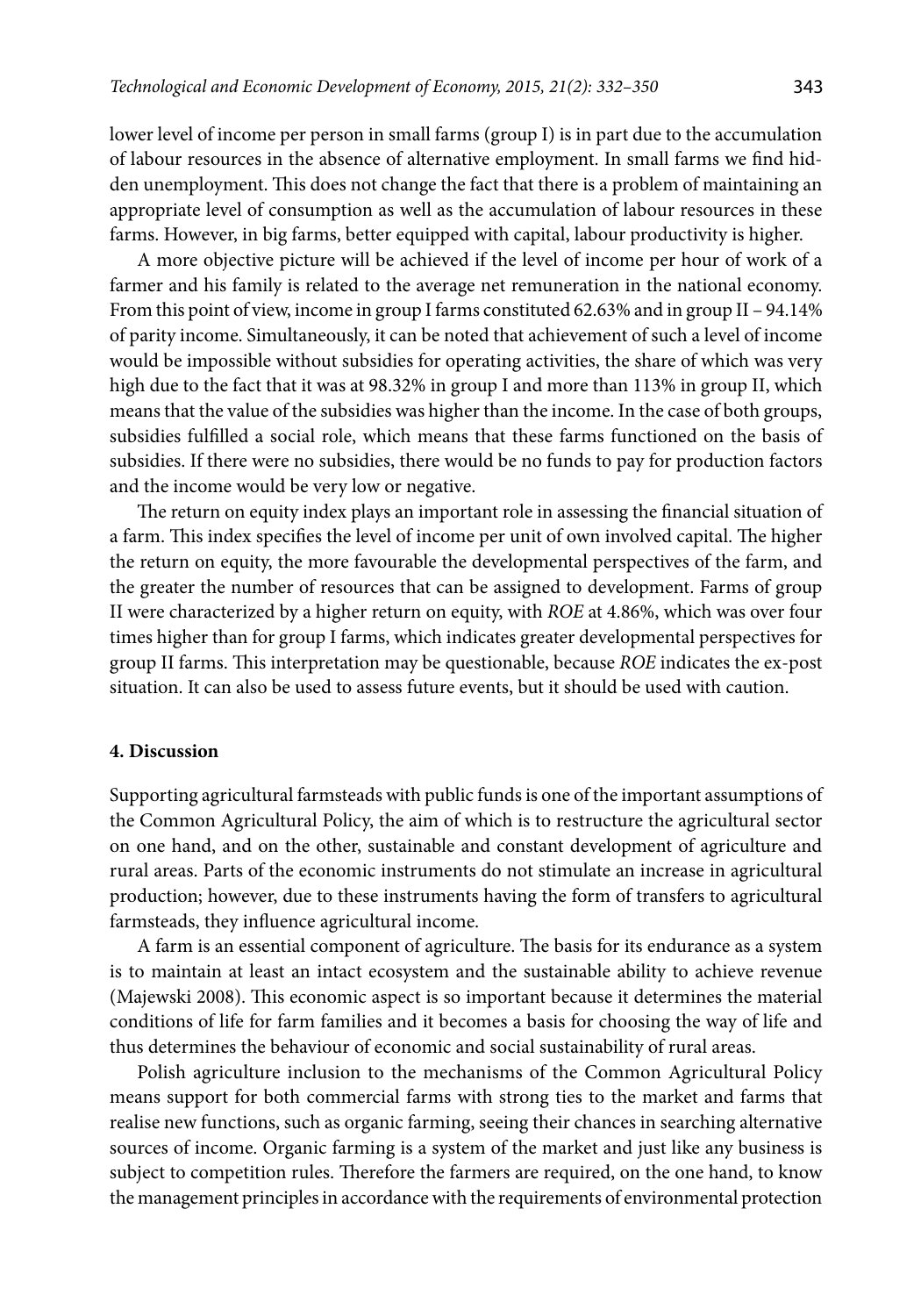(which have nothing in common with the primitive methods of farming, on the contrary, new knowledge and experience in dealing with nature is essential) and on the other hand to know the market rules as they determine their existence. In this situation, it is important to have the skills to assess the perspectives of economic development by the farmer since he is the one who takes the risks of the business.

Polish agriculture (including organic farming) has benefited from public support after accession to the European Union. Since then, a very dynamic growth in the number of farms and organic area has been observed, which would not be possible without an external support system. Rapid growth in the number of organic farms is reflected in the increase in the supply of high quality products. Despite the increase in the number of organic farms, the natural and economic conditions beneficial for production of this type are still not fully used (Kłos 2011). More time-consuming and less productive organic farming probably does not encourage farmers to shift to this production system, as the number of organic farms is relatively small. In addition, research shows that most consumers believe organic products too expensive and difficult to obtain, which also hinders the expansion of organic farming (O'Donovan, McCarthy 2002; Hughner *et al*. 2007; Aertsens *et al*. 2009). Most of the consumers are willing to accept a price about by 10% higher than that of traditional foods (Zámková, Blašková 2013). There is also a trend of farms that leave the organic sector by converting back to conventional methods. In Germany between 2007 and 2010 every eleventh organic farm returned to conventional agriculture (Heinze, Vogel 2012).

The total output in the surveyed farms was relatively low. Similar results were obtained in studies carried out in the same farms in 2005–2007, in comparison to the conventional farms of the region. Then the total output of organic farms accounted for 30.6% of the conventional farms total output (Koloszko-Chomentowska 2011). Similar results were obtained by Nachtman conducting research on organic farms in the FADN system (Nachtman 2010).

Organic farming in Poland is likely to become an important element in the development of Polish agriculture in the direction of sustainable development. The traditional character of Polish countryside, i.e. dominance of family farms of a small area, their high fragmentation, suitable soil and climate conditions, the large workforce and low labour costs, and above all, the low level use of chemicals – support its expansion. This relates especially to the regions where environmental conditions and low level of industrialisation, and thus low environmental pollution, support its development.

As conducted studies show, public funds constitute the main source of income for farming families realising many tasks for environmental protection. Funds transferred through programs supporting such activities do not signify direct support of agricultural income, but constitute gratification for actions protecting the environment. In practice, as it turns out, these funds constitute material indemnity of agricultural families. This is also confirmed by other studies, e.g. in the structure of revenue of ecological farms of Lower Silesia; subsidies also had a decisive share, from 37% to 54% (Golinowska 2008). In research on organic farms in the years 2005–2008 the share of subsidies in farm income was more than 58–91% (Nachtman 2011). Research carried out in the EU shows that the share of subsidies in the income of organic farms in all of the countries is significant and amounts to 10–30%, and in some countries of Eastern Europe after the EU accession it has risen to three-quarters. In the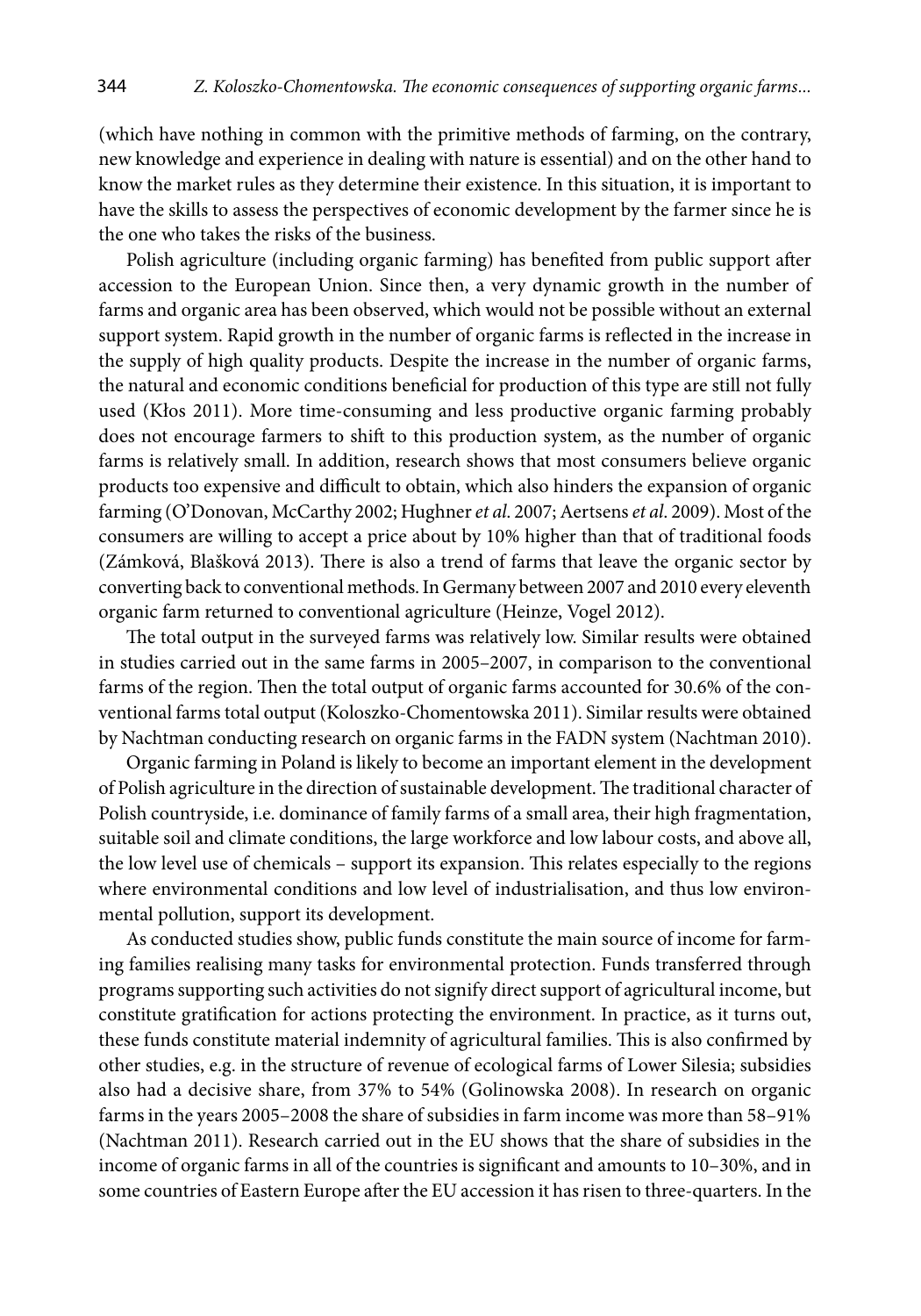farmers' opinion payments on organic farming were considered important to the viability of the farm in the new Member States more often than in Western Europe (Zander *et al*. 2008; Offerman *et al*. 2009).

The role of public funding varies depending on the area of the farm. Per capita income in group I farms was 3,533.73 EUR (14,537 PLN) and accounted for only 51% of the income in group II farms. The share of subsidies in the group I farms income was 98.3% and in the group II – 113.8%. In the previous period of studies (2005–2007) the income earned by organic farms accounted for 65% of the income in the conventional ones and the share of subsidies amounted to 92.1% in organic farms and 38.1% in the conventional farms (Koloszko-Chomentowska 2011). Correlation of the economic results and area of farms was also revealed by other studies, for example in big organic cattle farms in the Czech Republic, income from the farm of 1 AWU was higher than the statistical income, and in small dairy farms it was several times lower, even with subsidies of nearly 80% (Hrabalová, Zander 2006).

Studies conducted in the Czech Republic indicate that economic results of organic farms were similar to those for conventional farms, and the attainment of such a level was possible thanks to subventions for ecological production (Redlichova 2007). In farms with cattle breeding the subsidies accounted for 50–75% of total revenues (Hrabalová, Zander 2006). The scope and level of subventions became an encouragement for the dynamic development of organic methods of production in the Czech Republic (Jánský, Živělová 2006; Łapińska 2009). Return on equity in Czech organic farms in 2001 was slightly lower than in conventional farms, but in 2005, the value of this index was similar for both farm groups and was only slightly above 10% (Redlichova 2007). Other studies indicate that economic results of organic farms are more favourable than the conventional farms (Brožová 2011; Guesmi *et al*. 2012; Patil *et al.* 2014). But it should be taken into account that economic results depend on the type of farms (Franckes, Latacz-Lohmann 2008).

In studied organic farms of the Podlasie region, return on equity was significantly lower, however the positive (1.02% and 4.86%) return on equity in larger farms was, in areas, even higher than for conventional farms (*ROE* in conventional farms 4.79%) (Koloszko-Chomentowska 2011).

The capital is a source of financing assets. The risk borne by the farm business can be determined by the share of own capital in financing of the assets. It is generally accepted that the higher the share is, the lower the risk. In the case of small farms the optimal level of assets financing with own capital is considered at 75%. In the surveyed farms the level was much higher, ie. 92–97% of the total assets were financed with own capital. Therefore it can be concluded that the surveyed farms benefited too little from the loans either for investment purposes or current ones, thus limiting their potential for development. The previous research also confirmed limited investments in farms of small economic potential (Koloszko-Chomentowska 2003). It is worth noting that the subsidies for investments were used only by farms from group II (Table 3).

The reluctance of farmers to use external financing (mainly loans) is fairly common, and not only in Poland. Similar behaviour of farmers is observed in Bulgaria, Romania and Mexico (Hertz 2009; Pfeiffer *et al*. 2009): high and changeable interest rates, high collateral requirements of banks for loans and too-short terms of repayment are considered the main barriers.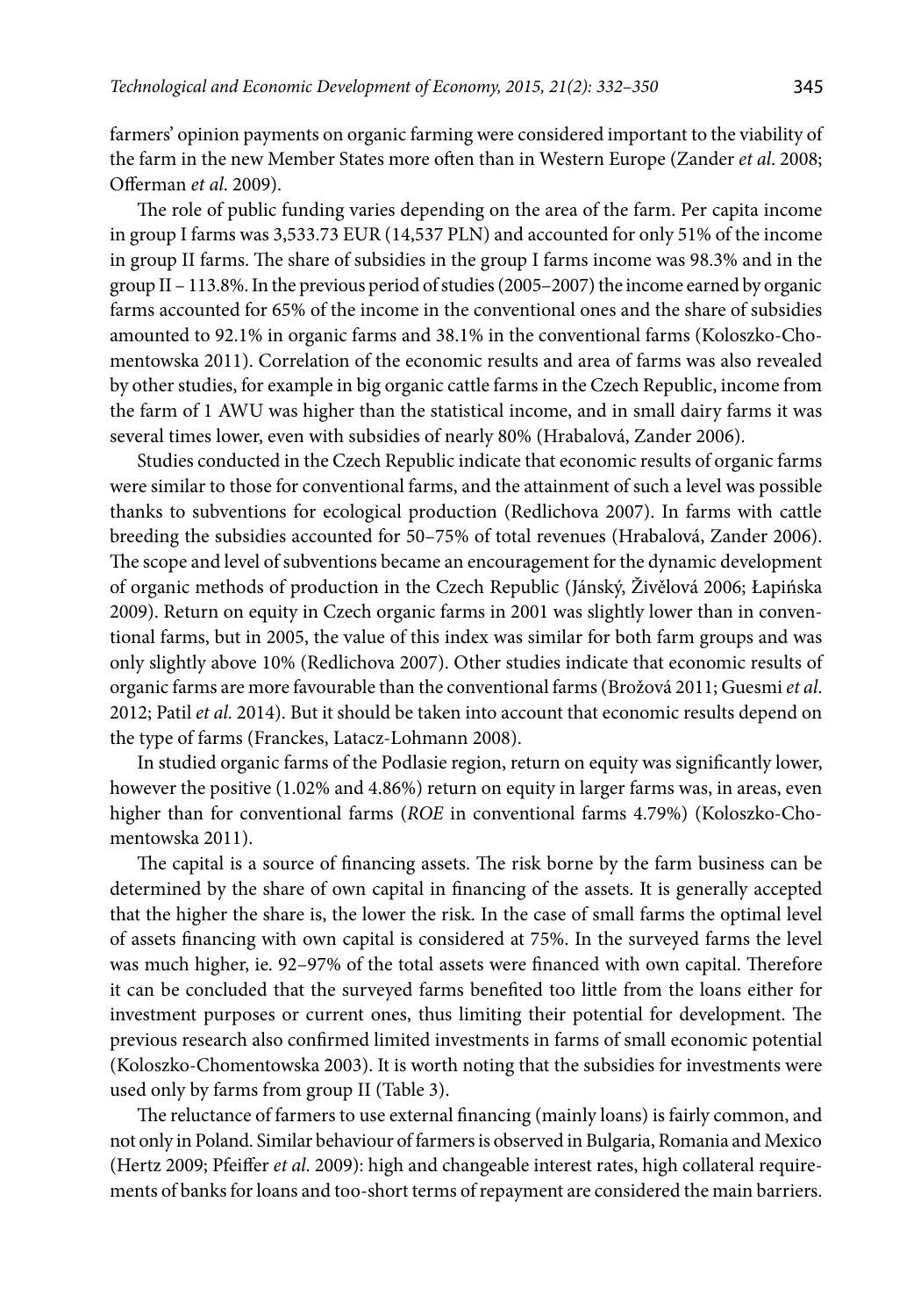To compete successfully the farms must meet the challenges of production process modernisation. Factors leading to the modernisation of agriculture are penetration into the farms of widely understood agricultural innovations that contribute to increasing the modernity of level manufacturing techniques, knowledge, qualifications and skills of farm management. Organic farms, as well as conventional ones, require modernisation changes and adaptation of technological innovation. However, these processes are slower than expected, especially when it comes to conversion from conventional to organic production. A similar phenomenon has also been observed in Germany and Austria (Musshoff, Hirschauer 2008). The role of public resources is particularly important for the functioning of small farms, both in their current operations and making investments. An important role is played by subsidised credits (from public funds), which allow for faster adaptation of new technologies. This is confirmed by studies carried out in India where the government subsidies have contributed to the development of investment in agriculture and rural poverty reduction (Fan *et al.* 2008). In the surveyed farms the largest part in the structure of commitments constituted preferential loans; they are a form of national state aid for farms. In farm group II they accounted for 85%. Dominant share of preferential loans in the agricultural indebtedness is also confirmed by other studies (Grzelak 2005; Koloszko-Chomentowska 2012).

The studies of organic farms in Podlasie, as well as the studies of other authors (Zander *et al*. 2008; Offerman *et al.* 2009; Darnkofer *et al*. 2010; Nachtman 2010) indicate that subsidies in the framework of agri-environmental programs have a large significance for the functioning of organic farms. These farms not only produce using environment friendly methods, but also care for animal welfare, and the preservation of genetic resources and the landscape. An agreement was reached in the European Union as to the fact that a farmer should not be supported for producing a lot of market goods, but for the way he produces them and whether the farmer is a good supporter of natural and cultural resources of society. Therefore the emphasis was shifted on supporting farmers who produce good quality agricultural products and observe the principles of environmental protection. Current activities related to the implementation of the Common Agricultural Policy evidence that. They primarily involve linking direct payments with cross compliance rules, and enhancing the role and financing of rural development under the Rural Development Plan.

Organic farms realise many important functions in maintaining the natural environment, and that is why supporting these farms with public funds is justified. There are also opinions that agri-environmental programs have a limited influence on European agriculture, mainly for the reason of low interest by farmers in these programs (Espinose-Goded *et al*. 2010).

### **Conclusions**

- 1. Public funds directed to organic farms have caused significant improvement of the economic situation, although income parity has not been achieved. However, depriving these farms of this form of support, in the extreme case, would cause their negative financial result.
- 2. Public funds had a visibly greater effect in farms with arable land areas above 20 ha. The income per fully employed person in the farm was almost two times higher, and the return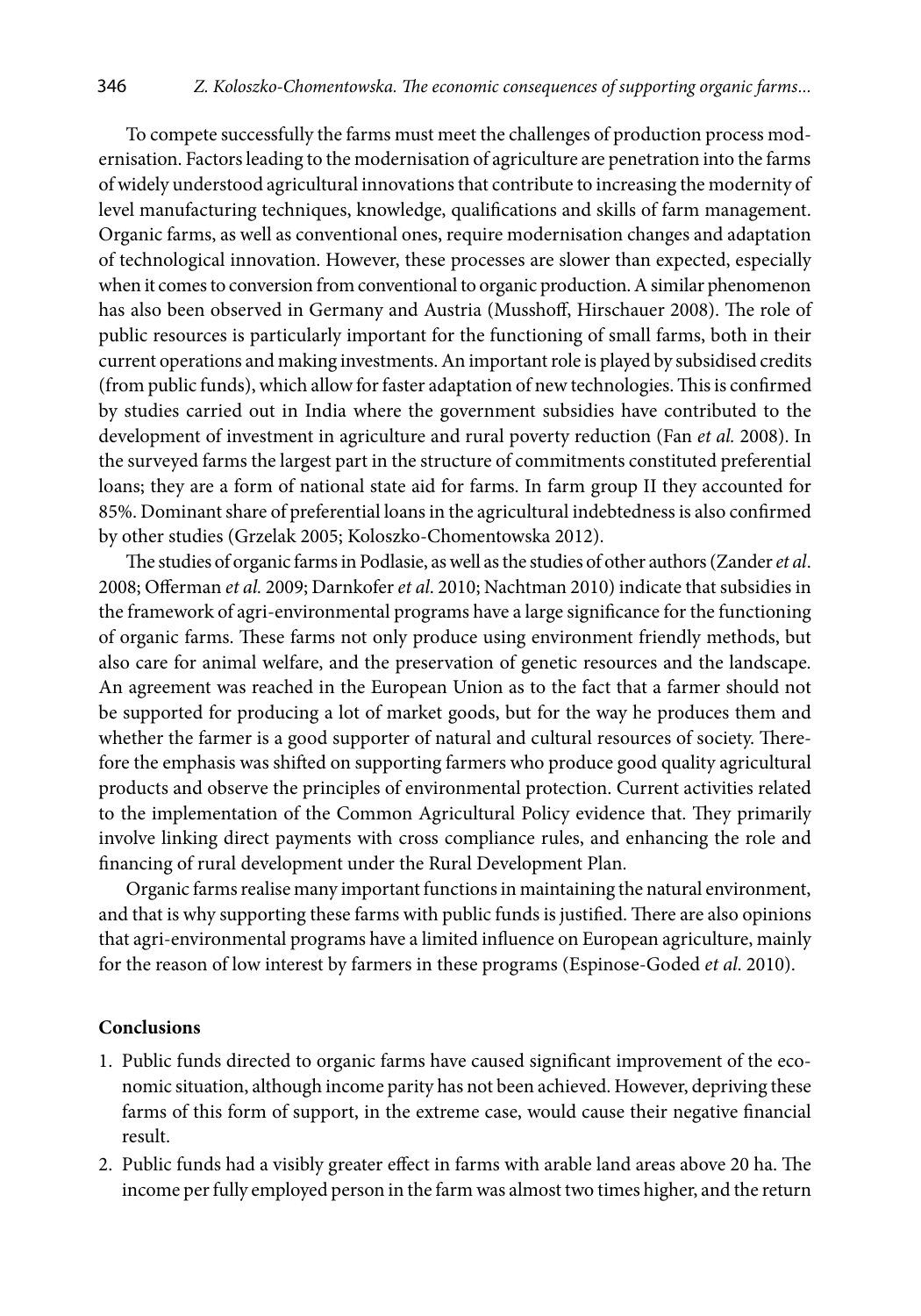on equity more than three times higher than in smaller farms. Such a result was determined also by other factors, but certainly managers of these farms are more active in obtaining external funding from various sources, maintaining greater diversification of production thereby reducing the risk of failure, which affected the financial performance of farms.

- 3. Reproduction ratios of assets and debts indicate little activity by farmers towards modernisation and development, despite the fact that favourable results were achieved by spatially larger farms. Only the larger farms have benefited from the state public aid in the form of preferential loans. Farms in both groups benefited little from bank loans mainly for investment activities, which greatly reduced their development. Higher activity would be recommended related to the use of external sources of financing, including commercial credit. It should be noted, however, that the decision about investments is always dictated by personal conditions of the farmer and his family.
- 4. Spatially small farms did not have the abilities to reproduce their assets. This confirms the high load of the fixed assets on the farms. Rational use of assets through lease or sale of part of them or collective use of the available resources is recommended.
- 5. Improvement of farm income would take place in the case of increased demand for organic products. This is rather difficult to achieve in the current economic conditions in Poland. Demand for organic products is positively correlated with the level of social wealth, and in conditions of economic crisis, there are limited prospects for expansion of organic farms onto the market.
- 6. Organic farms following the concept of sustainable development help to protect the environment, provide environmental public goods used by the whole society, which is why the development of organic farming should be supported. The extent of this support remains an open question.

## **References**

- Aertsens, J.; Verbeke, W.; Mondelaers, K.; Van Huylenbroeck, G. 2009. Personal determinants of organic food consumption, *British Food Journal* [online] 11(10): 1140–1167 [cited 15 July 2012]. Available from Internet: http://bazy.pb.edu.pl:2168/journals.htm?articleid=1816958&show=abstract
- Barbier, E. B. 1987. Concept of sustainable economic development, *Environmental Conservation* 14(2): 101–110. http://dx.doi.org/10.1017/S0376892900011449
- Bartolini, F.; Gallerani, V.; Raggi, M.; Viaggi, D. 2005. Contract design and targeting for the production of public goods in agriculture: the impact of the 2003 CAP reform, in *Proc. of the International Congress European Association of Agricultural Economists* [online], 23–27 August 2005, Copenhagen, Denmark. 12 p. [cited 15 July 2012] Available from Internet: http://purl**.**umn.edu/24559
- Benckiser, G. 2010. Ants and sustainable agriculture, *Agronomy for Sustainable Development* [online] 30(2**)**: 191–199 [cited 22 July 2012 ]. Available from Internet:<http://dx.doi.org/10.1051/agro/2009026>
- Biesiacki, A.; Kus, J.; Madej, A. 2004. *Ocena warunków przyrodniczych do produkcji rolnej woj. Podlaskie* [Evaluation of natural conditions for agricultural production Podlasie voievodeship]. Instytut Uprawy Nawożenia i Gleboznawstwa –Państwowy Instytut Badawczy, Puławy. 54 p.
- Brožová, I. 2011. The economic performance analysis of organic farms in the Czech Republic, *Agricultural Economics* [online] 57(5): 240–246 [cited 12 September 2012]. Available from Internet: http://www. agriculturejournals.cz/publicFiles/40670.pdf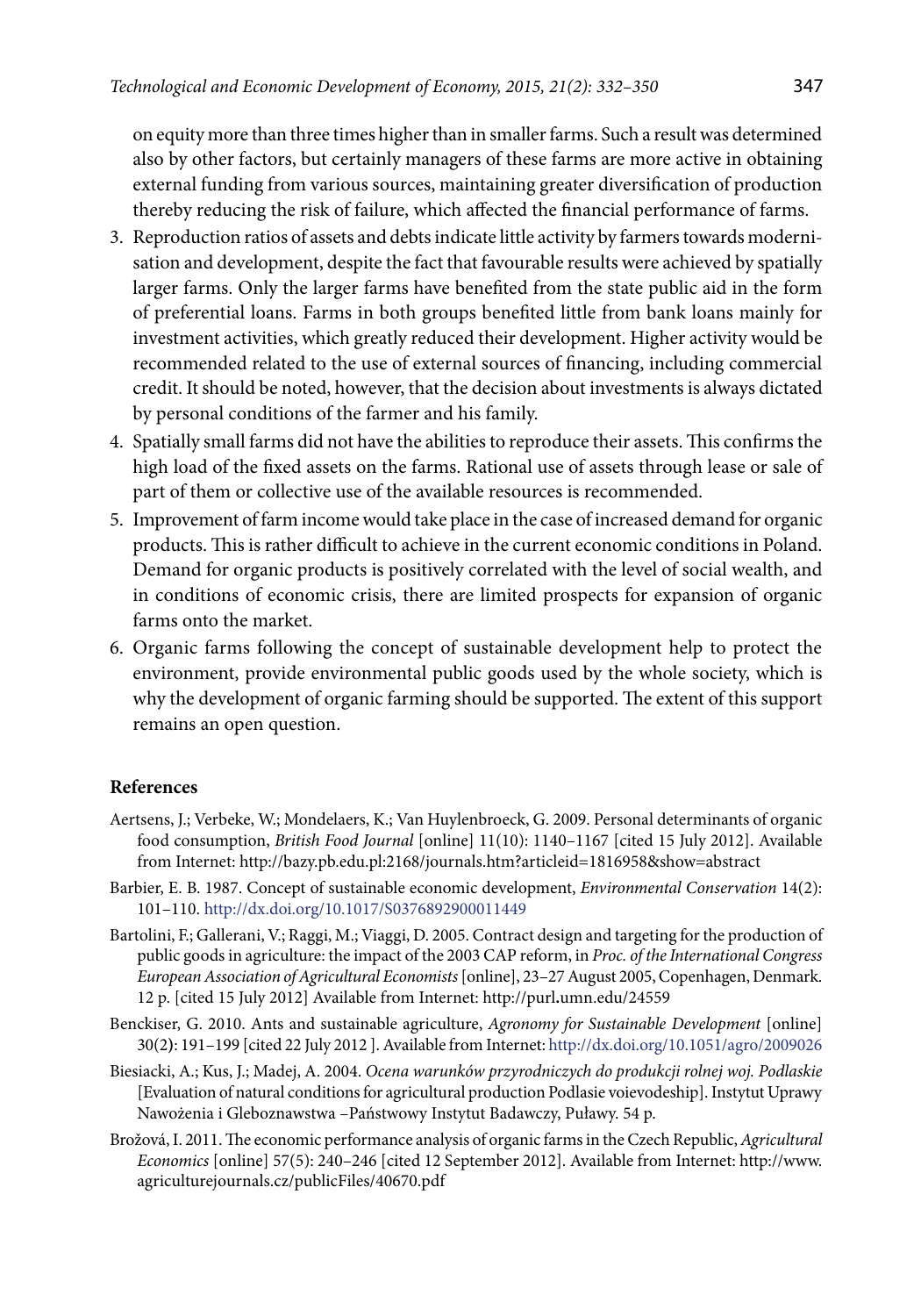- Council of the European Union. 2005. *Council Regulation (EC) No. 1698/2005* [online], [cited 15 July 2012]. Available from Internet: http://eur-lex.europa.eu/LexUriServ/LexUriServ.do?uri=OJ:L:20 05:277:0001:0040:EN:PDF
- Council of the European Union. 2007. *Council Regulation (EC) No. 834/2007* [online], [cited 15 July 2012]. Available from Internet: http://eur-lex.europa.eu/LexUriServ/LexUriServ.do?uri=OJ:L:20 07:189:0001:0023:EN:PDF
- Daly, H. E.; Cobb, Jr. J. 1989. *For the common good: redirecting the economy toward community, the environment and a sustainable future*. Boston: Beacon Press. 492 p.
- Darnkofer, I.; Lindenthal, T.; Bartel-Kratochvil, R.; Zollitsch, W. 2010. Conventionalisation of organic farming practices: from structural criteria towards an assessment based on organic principles, *Agronomy for Sustainable Development* 30(1): 67–81. <http://dx.doi.org/10.1051/agro/2009011>
- Espinose-Goded, M.; Barreiro-Hurle, J.; Ruto, E. 2010. What do farmers want from agrienvironmental Scheme Design? A choice experiment approach*, Journal of Agricultural Economics* 61(2): 250–273. <http://dx.doi.org/10.1111/j.1477-9552.2010.00244.x>
- Fan, S.; Gulati, A.; Thorat, S. 2008. Investment, subsidies and pro-poor growth in rural India, *Agricultural Economics* 39(2): 163–170.<http://dx.doi.org/10.1111/j.1574-0862.2008.00328.x>
- Farm Accountancy Data Network (FADN). 2010*. Farm Accountancy Data Network: An A to Z of methodology* [online]. European Commission [cited 12 May 2012 ]. Available from Internet: [http://ec.europa.eu/agriculture/rica//pdf/site\\_en.pdf](http://ec.europa.eu/agriculture/rica//pdf/site_en.pdf)
- Franckes, T.; Latacz-Lohmann, U. 2008. Exploring differences in financial success of organic farms in Germany: an empirical analysis, *Berichte Uber Landwirtschaft* [online] 86(2): 204–225 [cited 10 September 2012]. Available from Internet: http://bazy.pb.edu.pl:2749/full\_record.do?product=UA&search\_mo de=GeneralSearch&qid=1&SID=P16NAoEDOcdIGcbi7aK&page=2&doc=12
- Gabrusewicz, W. 2002. *Podstawy analizy finansowej* [Basic financial analysis]. Warszawa: Polskie Wydawnictwo Ekonomiczne. 253 p.
- Gardebroek, C.; Chavez, M. D.; Lansink, A. O. 2010. Analysing production technology and risk in organic and conventional Dutch arable farming using panel data, *Journal of Agricultural Economics* 61(1): 60–75. <http://dx.doi.org/10.1111/j.1477-9552.2009.00222.x>
- Golinowska, M. 2008. Efekty produkcyjno-ekonomiczne gospodarstw ekologicznych Dolnego Śląska [Production and economic results of the organic farms in Lower Silesia Region], *Roczniki Naukowe Stowarzyszenia Ekonomistów Rolnictwa i Agrobiznesu* 10(3): 151–154**.**
- Gołaś, Z. 2008. Uwarunkowania rentowności kapitału własnego w rolnictwie, część II [Conditions for the return on equity of agriculture, part II], *Zagadnienia Ekonomiki Rolnej* 4(312): 73–93.
- Goraj, L.; Mańko, S.; Sas, R.; Wyszkowska, Z. 2004. *Rachunkowość rolnicza* [Agricultural accounting]. Warszawa: Wyd. Difin. 320 p.
- Grzelak, A. 2005. Finansowanie zewnętrzne gospodarstw rolnych [Forms of external financing of farms], *Wieś i Rolnictwo* 4(129): 116–123.
- Guesmi, B.; Serra, T.; Kallas, Z.; Gil Roig, J. M. 2012. The productive efficiency of organic farming: the case of grape sector in Catalonia, *Spanish Journal of Agricultural Research* 10(3): 552–566. <http://dx.doi.org/10.5424/sjar%2F2012103-462-11>
- Heinze, S.; Vogel, A. 2012. Determinants for the adoption and abandonment of organic farming in Germany, *Berichte Uber Landwirtschaft* [online] 90(3): 467–489 [cited 15 March 2014]. Available from Internet: http://bazy.pb.edu.pl:2749/full\_record.do?product=UA&search\_ mode=GeneralSearch&qid=2&SID=T24ooM1DI5hH9UJfiVb&page
- Hertz, T. 2009. The effect of nonfarm income on investment in Bulgarian family farming, *Agricultural Economics* 40(2): 161–176.<http://dx.doi.org/10.1111/j.1574-0862.2009.00367.x>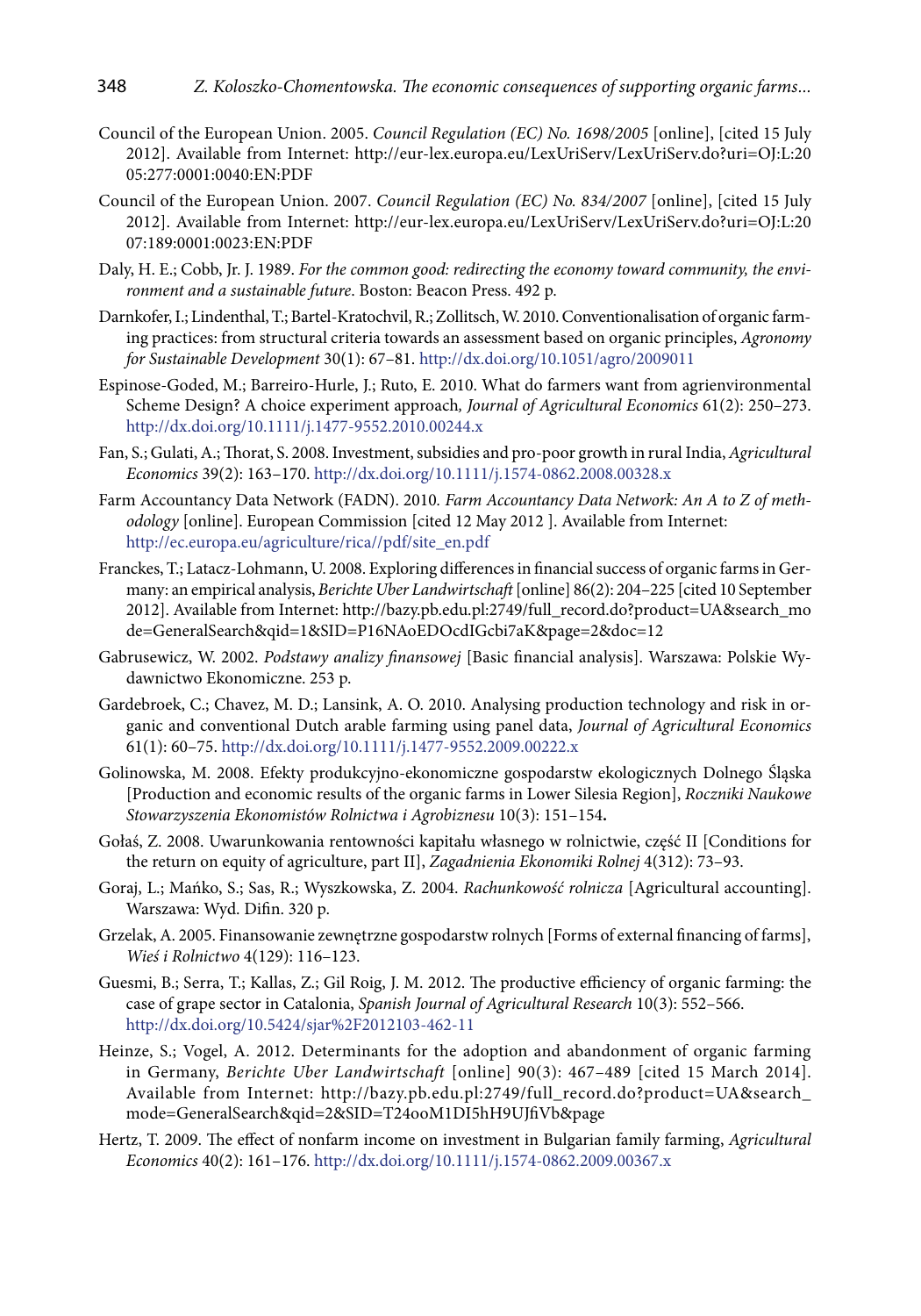- Hrabalová, A.; Zander, K. 2006. Organic beef farming in the Czech Republic: structure, development and economic performance, *Agricultural Economics* [online] 52(2): 89–100 [cited 12 May 2012 ]. Available from Internet: http://www.agriculturejournals.cz/publicFiles/58000.pdf
- Hughner, R. S.; McDonagh, P.; Prothero, A.; Shultz, C. J.; Stantion, J. 2007. Who are organic food consumer? A compilation and review of why people purchase organic food, *Journal of Consumer Behaviour* 6(2–3): 94–110.<http://dx.doi.org/10.1002/cb.210>
- Jánský, J.; Živělová, I. 2006. Subsidies for the organic agriculture, *Agricultural Economics* [online] 53(9): 393–402 [cited 12 May 2012]. Available from Internet: http://www.agriculturejournals.cz/public-Files/00384.pdf
- Kłos, L. 2011. Rolnictwo ekologiczne jako element trwałego i zrównoważonego rolnictwa [Organic farming as an element of stable and sustainable farming], *Ekonomia i Środowisko* 1(39): 120–133.
- Koloszko-Chomentowska, Z. 2003. Wyposażenie w środki trwałe jako element konkurencyjności gospodarstw rolniczych [Equipment in fixed assets as part of farms competitiveness], *Prace Naukowe Uniwersytetu Ekonomicznego we Wrocławiu* 983(1): 390–395.
- Koloszko-Chomentowska, Z. 2011. Gospodarstwa ekologiczne w zrównoważonym rozwoju rolnictwa na przykładzie woj. Podlaskiego [Ecological farms in sustainable development of farming using as an example Podlaskie voivodship], *Ekonomia i Środowisko* 1(39): 134–142.
- Koloszko-Chomentowska, Z. 2012. Farms development in the context of sustainable development, *Management Theory and Studies for Rural Business and Infrastructure Development* 2(31): 62–67. Lithuanian Institute of Agrarian Economics, Vilnius, Aleksandras Stulginskis University, Kaunas.
- Kozłowski, S. 1996. Zrównoważony rozwój wyzwanie przyszłości [Sustainable development the challenge of the future], *Człowiek i Przyroda* 15**:** 14–17.
- Kurlavicius, A. 2009. Sustainable agricultural development: knowledge based decision support*, Technological and Economic Development of Economy* 15(2): 294–309. <http://dx.doi.org/10.3846/1392-8619.2009.15.294-309>
- Lansink, A. O.; Pietola, K.; Backman, S. 2002. Efficiency and productivity of conventional and organic farms in Finland 1994–1997, *European Review of Agricultural Economics* 29(1): 51–65. <http://dx.doi.org/10.1093/erae/29.1.51>
- Lawn, P. A. 2003. A theoretical foundation to support the Index of Sustainable Economic Welfare (ISEW), Genuine Progress Indicator (GPI) and other related indexes, *Ecological Economics* 44: 105–118. [http://dx.doi.org/10.1016/S0921-8009\(02\)00258-6](http://dx.doi.org/10.1016/S0921-8009(02)00258-6)
- Lichtfouse, E.; Navarrete, M.; Debaeke, Ph.; Souchere, V.; Alberola, C.; Menassien, J. 2009. Agronomy for sustainable agriculture, *Agronomy for Sustainable Development* 29(1): 1–6. <http://dx.doi.org/10.1051/agro:2008054>
- Liu, Y. 2010. Establishing modern concept of wealth: promoting Chinese social sustainable development, *Journal of Sustainable Development* 3(4): 248–251. <http://dx.doi.org/10.5539/jsd.v3n4p248>
- Łapińska, J. 2009. Rozwój rolnictwa ekologicznego w Republice Czeskiej [Development of organic agriculture in the Czech Republic], *Roczniki Naukowe Stowarzyszenia Ekonomistów Rolnictwa i Agrobiznesu* 11(2): 142–146.
- Łojewski, S.; Adamczyk-Łojewska, G.; Bujarkiewicz, A. 2000. Determinants of sustainable development of rural areas in Poland – results of an economic-spatial analysis, *Journal of Water and Land Development* 4: 5–31.
- Majewski, E. 2008. *Trwały rozwój i trwałe rolnictwo* [Sustainable development and sustainable agriculture]. Warszawa: Wyd. SGGW. 199 p.
- Musshoff, O.; Hirschauer, N. 2008. Adoption of organic farming in Germany and Austria: an integrative dynamic investment perspective, *Agricultural Economics* 39(1): 135–145. <http://dx.doi.org/10.1111/j.1574-0862.2008.00321.x>